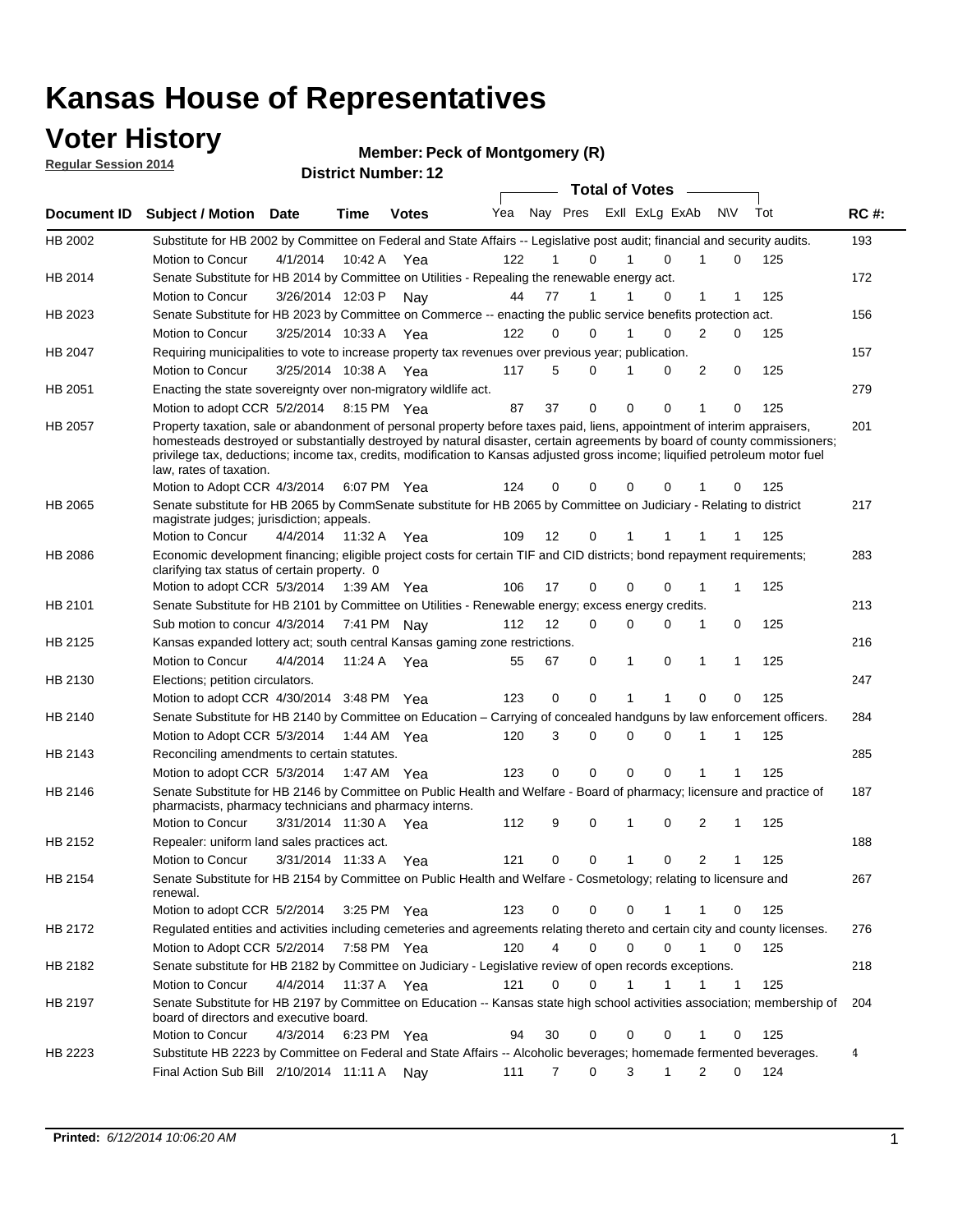# **Voter History**<br> **Regular Session 2014**

| <b>VULGI THISLUI Y</b><br><b>Regular Session 2014</b> |                                                                                                                                                                                                                                                                                                                                                                                                                                                                                                                                                                                                                                                                                                                                                                                                                                                                                                                 |                       |         | <b>Member: Peck of Montgomery (R)</b> |     |                |             |                       |                         |                |           |     |             |
|-------------------------------------------------------|-----------------------------------------------------------------------------------------------------------------------------------------------------------------------------------------------------------------------------------------------------------------------------------------------------------------------------------------------------------------------------------------------------------------------------------------------------------------------------------------------------------------------------------------------------------------------------------------------------------------------------------------------------------------------------------------------------------------------------------------------------------------------------------------------------------------------------------------------------------------------------------------------------------------|-----------------------|---------|---------------------------------------|-----|----------------|-------------|-----------------------|-------------------------|----------------|-----------|-----|-------------|
|                                                       |                                                                                                                                                                                                                                                                                                                                                                                                                                                                                                                                                                                                                                                                                                                                                                                                                                                                                                                 |                       |         | <b>District Number: 12</b>            |     |                |             | <b>Total of Votes</b> |                         |                |           |     |             |
|                                                       | Document ID Subject / Motion Date                                                                                                                                                                                                                                                                                                                                                                                                                                                                                                                                                                                                                                                                                                                                                                                                                                                                               |                       | Time    | <b>Votes</b>                          | Yea |                |             |                       | Nay Pres ExII ExLg ExAb |                | <b>NV</b> | Tot | <b>RC#:</b> |
|                                                       |                                                                                                                                                                                                                                                                                                                                                                                                                                                                                                                                                                                                                                                                                                                                                                                                                                                                                                                 |                       |         |                                       |     |                |             |                       |                         |                |           |     |             |
| HB 2223                                               | Substitute for HB 2223 by Committee on Federal and State Affairs—Alcoholic beverages; homemade fermented beverages;<br>microbrewery gallonage expanded; liquor license length of citizenship.                                                                                                                                                                                                                                                                                                                                                                                                                                                                                                                                                                                                                                                                                                                   |                       |         |                                       |     |                |             |                       |                         |                |           |     | 205         |
|                                                       | Motion to Concur                                                                                                                                                                                                                                                                                                                                                                                                                                                                                                                                                                                                                                                                                                                                                                                                                                                                                                | 4/3/2014              |         | 6:27 PM Nay                           | 115 | 9              | 0           | 0                     | 0                       | 1              | 0         | 125 |             |
| HB 2231                                               | Senate Substitute for Substitute for HB 2231 by Committee on Ways and Means - Appropriations for FY 2014, FY 2015, FY<br>2016, FY 2017 and FY 2018 for various state agencies; capital improvement projects; claims against the state.                                                                                                                                                                                                                                                                                                                                                                                                                                                                                                                                                                                                                                                                          |                       |         |                                       |     |                |             |                       |                         |                |           |     | 282         |
|                                                       | Motion to adopt CCR 5/2/2014 9:48 PM Yea                                                                                                                                                                                                                                                                                                                                                                                                                                                                                                                                                                                                                                                                                                                                                                                                                                                                        |                       |         |                                       | 70  | 54             | $\Omega$    | U                     | 0                       | 1              | 0         | 125 |             |
| HB 2246                                               | Substitute for HB 2246 by Committee on Commerce, Labor and Economic Development - Peer review for certain licensed<br>technical professions.                                                                                                                                                                                                                                                                                                                                                                                                                                                                                                                                                                                                                                                                                                                                                                    |                       |         |                                       |     |                |             |                       |                         |                |           |     | 38          |
|                                                       | EFA Sub Bill                                                                                                                                                                                                                                                                                                                                                                                                                                                                                                                                                                                                                                                                                                                                                                                                                                                                                                    | 2/21/2014 1:34 PM N\V |         |                                       | 120 | 0              | 0           |                       | 0                       | 2              | 1         | 124 |             |
| HB 2246                                               | Substitute for HB 2246 by Committee on Commerce, Labor and Economic Development - Peer review for certain licensed<br>technical professions.                                                                                                                                                                                                                                                                                                                                                                                                                                                                                                                                                                                                                                                                                                                                                                    |                       |         |                                       |     |                |             |                       |                         |                |           |     | 260         |
|                                                       | Motion to Concur                                                                                                                                                                                                                                                                                                                                                                                                                                                                                                                                                                                                                                                                                                                                                                                                                                                                                                | 5/2/2014              | 11:40 A | Yea                                   | 124 | 0              | $\mathbf 0$ | 0                     | 1                       | $\mathbf 0$    | 0         | 125 |             |
| HB 2272                                               | Kansas expanded lottery act; southeast Kansas gaming zone; privilege fee and investment threshold amount reduced.                                                                                                                                                                                                                                                                                                                                                                                                                                                                                                                                                                                                                                                                                                                                                                                               |                       |         |                                       |     |                |             |                       |                         |                |           |     | 200         |
|                                                       | Motion to Concur                                                                                                                                                                                                                                                                                                                                                                                                                                                                                                                                                                                                                                                                                                                                                                                                                                                                                                | 4/2/2014              |         | 4:18 PM Nay                           | 84  | 36             | $\mathbf 0$ | 0                     | 0                       |                | 4         | 125 |             |
| HB 2296                                               | Campaign finance; permitted uses of campaign funds; increased exemption amount for certain candidates; contributor<br>information; lobbyist filings.                                                                                                                                                                                                                                                                                                                                                                                                                                                                                                                                                                                                                                                                                                                                                            |                       |         |                                       |     |                |             |                       |                         |                |           |     | 248         |
|                                                       | Motion to adopt CCR 4/30/2014 3:53 PM Yea                                                                                                                                                                                                                                                                                                                                                                                                                                                                                                                                                                                                                                                                                                                                                                                                                                                                       |                       |         |                                       | 119 | 4              | 0           |                       |                         | 0              | 0         | 125 |             |
| HB 2296                                               | Campaign finance; permitted uses of campaign funds; increased exemption amount for certain candidates; contributor<br>information; lobbyist filings.                                                                                                                                                                                                                                                                                                                                                                                                                                                                                                                                                                                                                                                                                                                                                            |                       |         |                                       |     |                |             |                       |                         |                |           |     | 287         |
|                                                       | Motion to Override<br>Veto                                                                                                                                                                                                                                                                                                                                                                                                                                                                                                                                                                                                                                                                                                                                                                                                                                                                                      | 5/30/2014 10:24 A     |         | Yea                                   | 96  | 5              | $\mathbf 0$ | 0                     | 0                       | 0              | 24        | 125 |             |
| HB 2298                                               | Senate Sub for HB 2298 by Committee on Judiciary - Uniform controlled substances act. Senate Sub for HB 2298 by<br>Committee on Judiciary - Uniform controlled substances act.                                                                                                                                                                                                                                                                                                                                                                                                                                                                                                                                                                                                                                                                                                                                  |                       |         |                                       |     |                |             |                       |                         |                |           |     | 209         |
|                                                       | Motion to Concur                                                                                                                                                                                                                                                                                                                                                                                                                                                                                                                                                                                                                                                                                                                                                                                                                                                                                                | 4/3/2014              |         | 6:40 PM Yea                           | 123 | $\mathbf{1}$   | 0           | 0                     | 0                       | 1              | 0         | 125 |             |
| HB 2303                                               | Relating to driver's license fees; driving under the influence equipment fund.                                                                                                                                                                                                                                                                                                                                                                                                                                                                                                                                                                                                                                                                                                                                                                                                                                  |                       |         |                                       |     |                |             |                       |                         |                |           |     | 1           |
|                                                       | Motion to adopt CCR 1/22/2014 11:45 A Yea                                                                                                                                                                                                                                                                                                                                                                                                                                                                                                                                                                                                                                                                                                                                                                                                                                                                       |                       |         |                                       | 109 | 11             | 0           | 1                     | 0                       | $\overline{4}$ | 0         | 125 |             |
| HB 2312                                               | Local governments; investment of idle funds; changes.                                                                                                                                                                                                                                                                                                                                                                                                                                                                                                                                                                                                                                                                                                                                                                                                                                                           |                       |         |                                       |     |                |             |                       |                         |                |           |     | 253         |
|                                                       | Motion to Concur                                                                                                                                                                                                                                                                                                                                                                                                                                                                                                                                                                                                                                                                                                                                                                                                                                                                                                | 5/1/2014              |         | 4:31 PM Yea                           | 123 | $\overline{2}$ | $\mathbf 0$ | 0                     | 0                       | 0              | 0         | 125 |             |
| HB 2338                                               | Substitute for HB 2338 by Committee on Ways and Means - Judicial branch; supplemental appropriation for fiscal year 2015,<br>judiciary operations; increasing various docket fees and creating new docket fees; annually, allowing the allocation of a budget<br>for each judicial district court operations, chief judge would have the authority to expend funds as necessary to carry out the<br>functions of such district if such chief judge elected to do so, including establishing what court personnel are necessary and<br>their compensation; district court judges in judicial district elect chief judge and court of appeals judges elect chief judge of the<br>court of appeals; district judge and district magistrate judge vacancies; statutory authority for longevity bonus for judicial<br>branch employees repealed; nonseverability clause.<br>Motion to Adopt CCR 4/4/2014 7:17 PM Nay |                       |         |                                       | 66  | 57             | 0           | 0                     | 0                       | 2              | 0         | 125 | 229         |
| HB 2378                                               | Senate Substitute for HB 2378 by Committee on Assessment and Taxation - Providing sales tax exemption for sales of certain 189                                                                                                                                                                                                                                                                                                                                                                                                                                                                                                                                                                                                                                                                                                                                                                                  |                       |         |                                       |     |                |             |                       |                         |                |           |     |             |
|                                                       | machinery and equipment used for surface mining activities.<br>Motion to Concur                                                                                                                                                                                                                                                                                                                                                                                                                                                                                                                                                                                                                                                                                                                                                                                                                                 |                       |         |                                       |     |                |             |                       |                         |                |           |     |             |
|                                                       |                                                                                                                                                                                                                                                                                                                                                                                                                                                                                                                                                                                                                                                                                                                                                                                                                                                                                                                 | 3/31/2014 11:35 A Yea |         |                                       | 117 | 4              | 0           | 1                     | 0                       | $\overline{2}$ | 1         | 125 |             |
| HB 2389                                               | Senate Substitute for HB 2389 by Committee on Judiciary - Crimes and criminal procedure; mistreatment of a dependent adult 277<br>or an elder person; RICO; warrants; discharge of certain persons; appeals.<br>Motion to Adopt CCR 5/2/2014                                                                                                                                                                                                                                                                                                                                                                                                                                                                                                                                                                                                                                                                    |                       |         | 8:05 PM Yea                           | 123 | 1              | 0           | 0                     | 0                       | 1              | 0         | 125 |             |
| HB 2398                                               | Relating to the Kansas revised limited liability company act.                                                                                                                                                                                                                                                                                                                                                                                                                                                                                                                                                                                                                                                                                                                                                                                                                                                   |                       |         |                                       |     |                |             |                       |                         |                |           |     | 28          |
|                                                       | <b>Final Action</b><br>Amended                                                                                                                                                                                                                                                                                                                                                                                                                                                                                                                                                                                                                                                                                                                                                                                                                                                                                  | 2/21/2014 11:13 A Yea |         |                                       | 120 | 1              | 0           | 1                     | 0                       | $\overline{2}$ | 0         | 124 |             |
| HB 2402                                               | National day of the cowboy.                                                                                                                                                                                                                                                                                                                                                                                                                                                                                                                                                                                                                                                                                                                                                                                                                                                                                     |                       |         |                                       |     |                |             |                       |                         |                |           |     | 163         |
|                                                       | <b>Final Action</b>                                                                                                                                                                                                                                                                                                                                                                                                                                                                                                                                                                                                                                                                                                                                                                                                                                                                                             | 3/26/2014 10:55 A     |         | Yea                                   | 116 | 7              | 0           | 1                     | 0                       | $\mathbf{1}$   | 0         | 125 |             |
| HB 2417                                               | Expansion of rural opportunity zones.                                                                                                                                                                                                                                                                                                                                                                                                                                                                                                                                                                                                                                                                                                                                                                                                                                                                           |                       |         |                                       |     |                |             |                       |                         |                |           |     | 61          |
|                                                       | <b>Final Action</b><br>Amended                                                                                                                                                                                                                                                                                                                                                                                                                                                                                                                                                                                                                                                                                                                                                                                                                                                                                  | 2/27/2014 10:16 A     |         | Yea                                   | 104 | 19             | 0           | 0                     | 0                       | $\mathbf{1}$   | 0         | 124 |             |

2/12/2014 Final Action Yea 124 11:20 A 121 0 0 0 20 1

Adult care home licensure act; removal of outdated rule and regulation reference.

HB 2418

6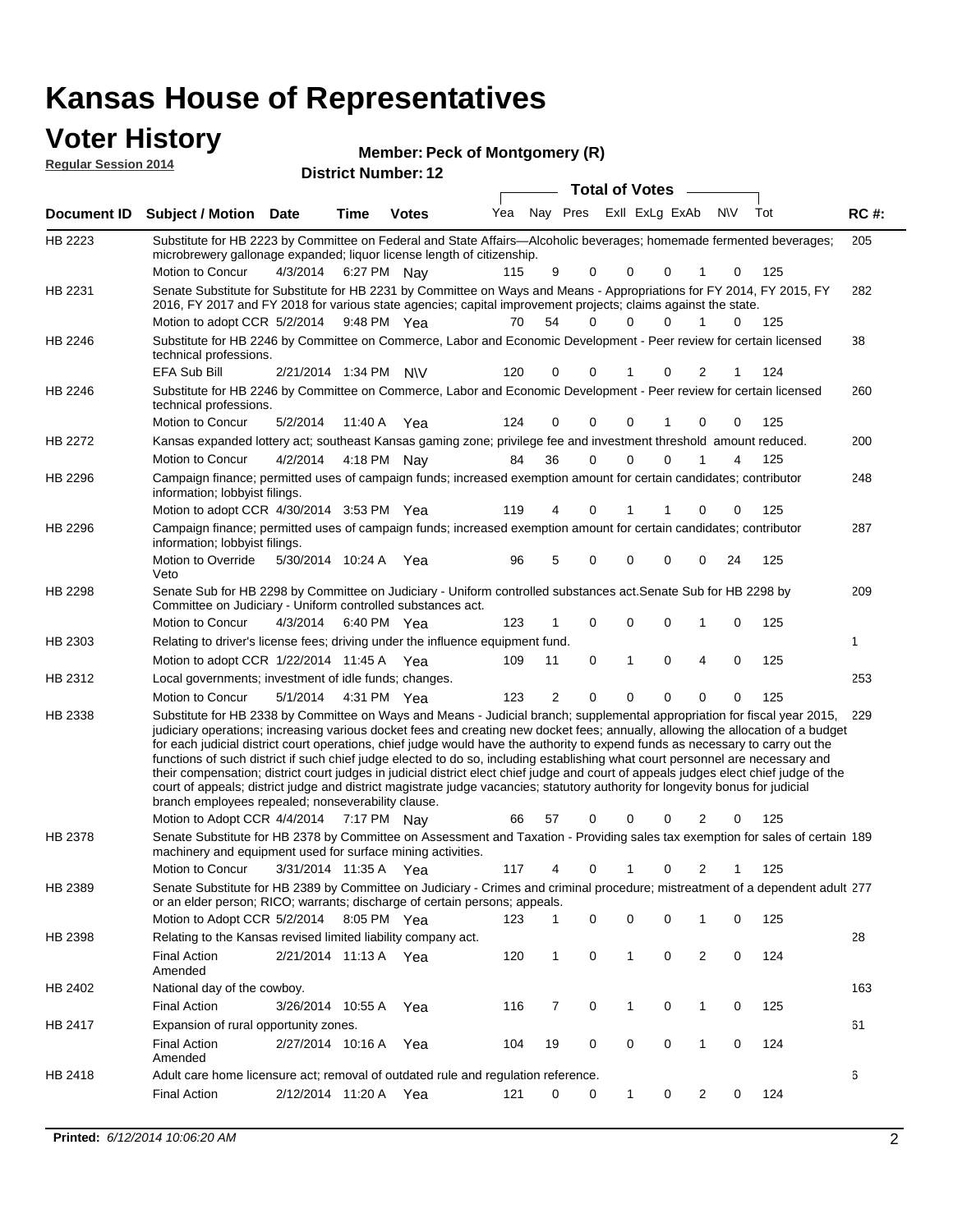### **Voter History**

**Regular Session 2014**

#### **Member: Peck of Montgomery (R)**

|             |                                                                                                                                                                                                                                                                                                                                                      |                       |             | DISTICT MAILING T. IT |     |          |          |              | <b>Total of Votes</b> |                |              |     |                |
|-------------|------------------------------------------------------------------------------------------------------------------------------------------------------------------------------------------------------------------------------------------------------------------------------------------------------------------------------------------------------|-----------------------|-------------|-----------------------|-----|----------|----------|--------------|-----------------------|----------------|--------------|-----|----------------|
| Document ID | <b>Subject / Motion</b>                                                                                                                                                                                                                                                                                                                              | Date                  | Time        | <b>Votes</b>          | Yea |          | Nay Pres |              | Exll ExLg ExAb        |                | N\V          | Tot | <b>RC#:</b>    |
| HB 2418     | Kansas department for aging and disability services; adult care homes                                                                                                                                                                                                                                                                                |                       |             |                       |     |          |          |              |                       |                |              |     | 221            |
|             | <b>Motion to Concur</b>                                                                                                                                                                                                                                                                                                                              | 4/4/2014              | 11:49 A     | Yea                   | 122 | 0        | 0        | 1            | 1                     | 1              | 0            | 125 |                |
| HB 2419     | City annexation; fire district territory; detachment.                                                                                                                                                                                                                                                                                                |                       |             |                       |     |          |          |              |                       |                |              |     | 120            |
|             | <b>Final Action</b>                                                                                                                                                                                                                                                                                                                                  | 3/17/2014 11:19 A     |             | Yea                   | 122 | 0        | 0        | 0            | 0                     | $\overline{2}$ | $\mathbf{1}$ | 125 |                |
| HB 2419     | City annexation; fire district territory; detachment.                                                                                                                                                                                                                                                                                                |                       |             |                       |     |          |          |              |                       |                |              |     | 196            |
|             | Motion to Concur                                                                                                                                                                                                                                                                                                                                     | 4/2/2014              | 10:32 A     | Yea                   | 122 | 0        | 0        | 0            | 0                     | $\overline{2}$ | 1            | 125 |                |
| HB 2420     | School crossing quards.                                                                                                                                                                                                                                                                                                                              |                       |             |                       |     |          |          |              |                       |                |              |     | 5              |
|             | <b>Final Action</b><br>Amended                                                                                                                                                                                                                                                                                                                       | 2/10/2014 11:12 A     |             | Yea                   | 118 | 0        | 0        | 3            | 1                     | $\overline{2}$ | 0            | 124 |                |
| HB 2420     | School crossing guards.                                                                                                                                                                                                                                                                                                                              |                       |             |                       |     |          |          |              |                       |                |              |     | 197            |
|             | Motion to Concur                                                                                                                                                                                                                                                                                                                                     | 4/2/2014              | 10:34 A     | Yea                   | 123 | 0        | 0        | 0            | 0                     | 2              | 0            | 125 |                |
| HB 2422     | Defining watercraft for purposes of taxation.                                                                                                                                                                                                                                                                                                        |                       |             |                       |     |          |          |              |                       |                |              |     | 14             |
|             | <b>Final Action</b><br>Amended                                                                                                                                                                                                                                                                                                                       | 2/14/2014 11:13 A     |             | Yea                   | 118 | 0        | 0        | 2            | $\mathbf 0$           | $\overline{4}$ | 0            | 124 |                |
| HB 2424     | Robert G. (Bob) Bethell interchange.                                                                                                                                                                                                                                                                                                                 |                       |             |                       |     |          |          |              |                       |                |              |     | 85             |
|             | <b>EFA Sub Bill</b>                                                                                                                                                                                                                                                                                                                                  | 2/27/2014 4:03 PM Yea |             |                       | 119 | 4        | 0        | $\Omega$     | $\Omega$              | 1              | 0            | 124 |                |
| HB 2424     | Substitute for HB 2424 by Committee on Transportation - Designating the Robert G. (Bob) Bethell interchange; the SGT David 190<br>Enzbrenner memorial highway; t the Pack S Clair highway; the ancient Indian traders trail; the Harper county veterans<br>memorial highway; the Bonnie Huy memorial highway; the Bonnie Sharp memorial interchange. |                       |             |                       |     |          |          |              |                       |                |              |     |                |
|             | Motion to Concur                                                                                                                                                                                                                                                                                                                                     | 3/31/2014 11:37 A Yea |             |                       | 117 | 3        | $\Omega$ | 1            | 0                     | $\overline{2}$ | 2            | 125 |                |
| HB 2429     | Making the water conservation program part of and supplemental to the Kansas water appropriation act.                                                                                                                                                                                                                                                |                       |             |                       |     |          |          |              |                       |                |              |     | $\overline{7}$ |
|             | <b>Final Action</b><br>Amended                                                                                                                                                                                                                                                                                                                       | 2/12/2014 11:22 A Yea |             |                       | 121 | $\Omega$ | $\Omega$ | 1            | 0                     | $\overline{2}$ | $\mathbf 0$  | 124 |                |
| HB 2430     | Promoting employment across Kansas act; benefits.                                                                                                                                                                                                                                                                                                    |                       |             |                       |     |          |          |              |                       |                |              |     | 90             |
|             | <b>EFA Sub Bill</b>                                                                                                                                                                                                                                                                                                                                  | 2/27/2014 4:08 PM Yea |             |                       | 110 | 13       | 0        | $\mathbf 0$  | 0                     |                | 0            | 124 |                |
| HB 2430     | Substitute for HB 2430 by Committee on Commerce, Labor and Economic Development - Promoting employment across<br>Kansas act; benefits.                                                                                                                                                                                                               |                       |             |                       |     |          |          |              |                       |                |              |     | 278            |
|             | Motion to adopt CCR 5/2/2014                                                                                                                                                                                                                                                                                                                         |                       | 8:09 PM Yea |                       | 114 | 10       | 0        | 0            | 0                     | 1              | 0            | 125 |                |
| HB 2433     | Relating to the Kansas uniform securities act.                                                                                                                                                                                                                                                                                                       |                       |             |                       |     |          |          |              |                       |                |              |     | 62             |
|             | <b>Final Action</b><br>Amended                                                                                                                                                                                                                                                                                                                       | 2/27/2014 10:17 A Yea |             |                       | 123 | 0        | 0        | $\mathbf 0$  | $\mathbf 0$           | 1              | 0            | 124 |                |
| HB 2433     | Relating to the Kansas uniform securities act.                                                                                                                                                                                                                                                                                                       |                       |             |                       |     |          |          |              |                       |                |              |     | 243            |
|             | Motion to adopt CCR 4/30/2014 3:27 PM Yea                                                                                                                                                                                                                                                                                                            |                       |             |                       | 123 | $\Omega$ | $\Omega$ | 1            | 1                     | $\Omega$       | 0            | 125 |                |
| HB 2436     | Substitute for HB 2436 by Committee on Vision 2020 - Boards of cosmetology and barbering; agreements on inspectors of<br>dual-licensed facilities.                                                                                                                                                                                                   |                       |             |                       |     |          |          |              |                       |                |              |     | 19             |
|             | Final Action Sub Bill 2/19/2014 11:32 A                                                                                                                                                                                                                                                                                                              |                       |             | Yea                   | 122 | ი        | 0        | O            | 0                     | 2              | 0            | 124 |                |
| HB 2436     | Substitute for HB 2436 by Committee on Vision 2020 - Boards of cosmetology and barbering; agreements on inspectors of<br>dual-licensed facilities.                                                                                                                                                                                                   |                       |             |                       |     |          |          |              |                       |                |              |     | 206            |
|             | Motion to Concur                                                                                                                                                                                                                                                                                                                                     | 4/3/2014              | 6:30 PM Yea |                       | 117 | 7        | 0        | 0            | 0                     | 1              | 0            | 125 |                |
| HB 2440     | Emerging industry investment act; treatment of certain bioscience companies.                                                                                                                                                                                                                                                                         |                       |             |                       |     |          |          |              |                       |                |              |     | 39             |
|             | <b>Emergency Final</b><br>Action                                                                                                                                                                                                                                                                                                                     | 2/21/2014 1:36 PM N\V |             |                       | 116 | 4        | 0        | $\mathbf{1}$ | 0                     | 2              | $\mathbf{1}$ | 124 |                |
| HB 2442     | Escalating penalties for repeat felony evade and elude cases.                                                                                                                                                                                                                                                                                        |                       |             |                       |     |          |          |              |                       |                |              |     | 107            |
|             | EFA Sub Bill                                                                                                                                                                                                                                                                                                                                         | 2/27/2014 4:32 PM Yea |             |                       | 111 | 12       | 0        | 0            | 0                     | $\mathbf{1}$   | 0            | 124 |                |
| HB 2444     | Spendthrift trusts.                                                                                                                                                                                                                                                                                                                                  |                       |             |                       |     |          |          |              |                       |                |              |     | 36             |
|             | <b>Emergency Final</b><br><b>Action Amend</b>                                                                                                                                                                                                                                                                                                        | 2/21/2014 1:32 PM N\V |             |                       | 120 | 0        | 0        | $\mathbf{1}$ | 0                     | $\overline{2}$ | $\mathbf{1}$ | 124 |                |
| HB 2444     | Spendthrift trusts.                                                                                                                                                                                                                                                                                                                                  |                       |             |                       |     |          |          |              |                       |                |              |     | 198            |
|             | Motion to Concur                                                                                                                                                                                                                                                                                                                                     | 4/2/2014              | 10:37 A Yea |                       | 123 | 0        | 0        | 0            | 0                     | $\overline{2}$ | 0            | 125 |                |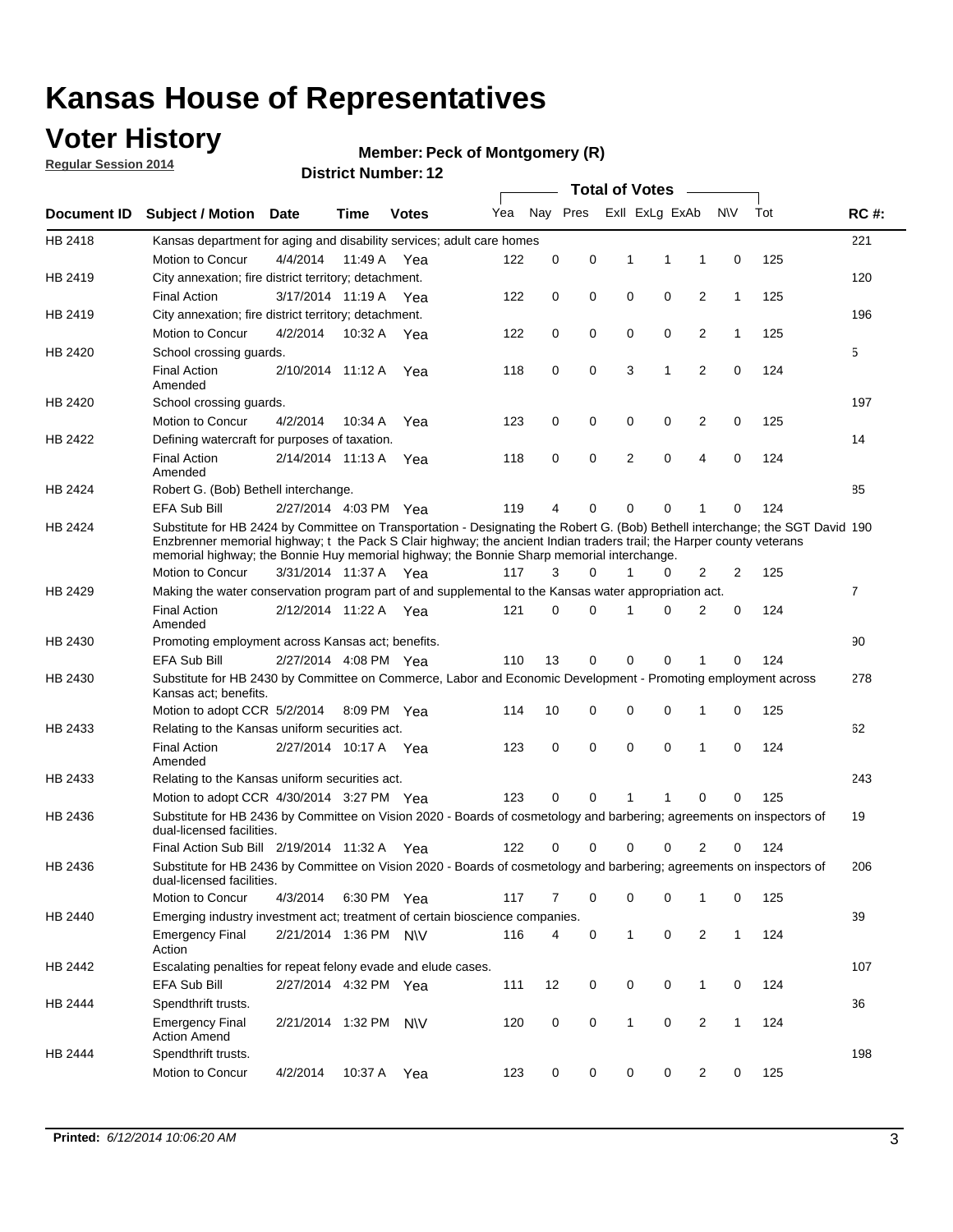#### **Voter History Regular Session 2014**

| <b>Member: Peck of Montgomery (R)</b> |  |  |  |
|---------------------------------------|--|--|--|
|---------------------------------------|--|--|--|

| דושב ווטופסטט ומוסף וח |                                                                                                                                                                                                                                                                                                                                                                              |                       |             | <b>District Number: 12</b> |     |    |                |             |                       |   |                |             |     |             |
|------------------------|------------------------------------------------------------------------------------------------------------------------------------------------------------------------------------------------------------------------------------------------------------------------------------------------------------------------------------------------------------------------------|-----------------------|-------------|----------------------------|-----|----|----------------|-------------|-----------------------|---|----------------|-------------|-----|-------------|
|                        |                                                                                                                                                                                                                                                                                                                                                                              |                       |             |                            |     |    |                |             | <b>Total of Votes</b> |   |                |             |     |             |
| Document ID            | <b>Subject / Motion Date</b>                                                                                                                                                                                                                                                                                                                                                 |                       | <b>Time</b> | <b>Votes</b>               | Yea |    | Nay Pres       |             | Exll ExLg ExAb        |   |                | <b>N/V</b>  | Tot | <b>RC#:</b> |
| HB 2445                | Allowing for criminal discovery materials to be provided to defendant or defendant's counsel.                                                                                                                                                                                                                                                                                |                       |             |                            |     |    |                |             |                       |   |                |             |     | 63          |
|                        | <b>Final Action</b><br>Amended                                                                                                                                                                                                                                                                                                                                               | 2/27/2014 10:19 A Yea |             |                            | 123 |    | $\Omega$       | 0           | $\Omega$              | 0 |                | 0           | 124 |             |
| HB 2446                | District courts; court trustee operations fund. judicial process; concerning sentencing dispositions, probation and postrelease<br>supervision; concerning expungement of driving under the influence and criminal refusal convictions; concerning trials,<br>conduct of jury after case is submitted.                                                                       |                       |             |                            |     |    |                |             |                       |   |                |             |     | 8           |
|                        | <b>Final Action</b>                                                                                                                                                                                                                                                                                                                                                          | 2/12/2014 11:23 A Yea |             |                            | 121 |    | 0              | 0           |                       | 0 | 2              | 0           | 124 |             |
| HB 2446                | Senate Substitute for HB 2446 by Committee on Judiciary - Courts; allocating moneys from driver's license fees to judicial<br>branch nonjudicial salary adjustment fund; allowing chief justice to authorize expenditures from court trustee operations fund in<br>certain judicial districts; time limits for court decisions.<br>Motion to adopt CCR 4/30/2014 3:01 PM Yea |                       |             |                            | 121 |    | $\overline{2}$ | $\mathbf 0$ | 1                     | 1 | $\mathbf 0$    | 0           | 125 | 239         |
| HB 2447                | Real property; trespass and liability.                                                                                                                                                                                                                                                                                                                                       |                       |             |                            |     |    |                |             |                       |   |                |             |     | 29          |
|                        | <b>Final Action</b><br>Amended                                                                                                                                                                                                                                                                                                                                               | 2/21/2014 11:14 A     |             | Yea                        | 119 |    | $\overline{2}$ | $\mathbf 0$ | 1                     | 0 | $\overline{2}$ | 0           | 124 |             |
| HB 2447                | Real property; trespass and liability.                                                                                                                                                                                                                                                                                                                                       |                       |             |                            |     |    |                |             |                       |   |                |             |     | 202         |
|                        | Motion to Adopt CCR 4/3/2014                                                                                                                                                                                                                                                                                                                                                 |                       |             | 6:10 PM Yea                | 122 |    | $\overline{2}$ | $\mathbf 0$ | $\mathbf 0$           | 0 | 1              | 0           | 125 |             |
| HB 2448                | Interference with judicial process.                                                                                                                                                                                                                                                                                                                                          |                       |             |                            |     |    |                |             |                       |   |                |             |     | 30          |
|                        | <b>Final Action</b>                                                                                                                                                                                                                                                                                                                                                          | 2/21/2014 11:16 A Yea |             |                            | 121 |    | 0              | 0           |                       | 0 | $\overline{2}$ | 0           | 124 |             |
| HB 2448                | Senate Substitute for HB 2448 by Committee on Judiciary - Updating provisions relating to the Kansas bureau of<br>investigation's DNA database; amending the crime of interference with                                                                                                                                                                                      |                       |             |                            |     |    |                |             |                       |   |                |             |     | 240         |
|                        | Motion to adopt CCR 4/30/2014 3:10 PM Nav                                                                                                                                                                                                                                                                                                                                    |                       |             |                            | 116 |    | 7              | 0           | 1                     | 1 | 0              | 0           | 125 |             |
| HB 2451                | Electric utilities; creating the electric highway fee.                                                                                                                                                                                                                                                                                                                       |                       |             |                            |     |    |                |             |                       |   |                |             |     | 96          |
|                        | <b>EFA Sub Bill</b>                                                                                                                                                                                                                                                                                                                                                          | 2/27/2014 4:18 PM Nav |             |                            | 64  | 59 |                | $\mathbf 0$ | 0                     | 0 | 1              | 0           | 124 |             |
| HB 2451                | Substitute for HB 2451 by Committee on Transportation - Increasing registration fees for electric vehicles.                                                                                                                                                                                                                                                                  |                       |             |                            |     |    |                |             |                       |   |                |             |     | 207         |
|                        | Motion to Concur                                                                                                                                                                                                                                                                                                                                                             | 4/3/2014              |             | 6:34 PM Yea                | 94  | 30 |                | $\mathbf 0$ | 0                     | 0 | 1              | 0           | 125 |             |
| HB 2452                | Substitute for HB 2452 by Committee on Transportation - Distinctive license plates; donate life, disabled veterans, rotary<br>international, Kansas horse council.                                                                                                                                                                                                           |                       |             |                            |     |    |                |             |                       |   |                |             |     | 41          |
|                        | <b>EFA Sub Bill</b>                                                                                                                                                                                                                                                                                                                                                          | 2/21/2014 1:39 PM N\V |             |                            | 120 |    | 0              | $\mathbf 0$ |                       | 0 | $\overline{2}$ |             | 124 |             |
| HB 2452                | Substitute for HB 2452 by Committee on Transportation - Distinctive license plates; donate life, disabled veterans, rotary<br>international, Kansas horse council, motorcycles.                                                                                                                                                                                              |                       |             |                            |     |    |                |             |                       |   |                |             |     | 208         |
|                        | Motion to Concur                                                                                                                                                                                                                                                                                                                                                             | 4/3/2014              |             | 6:37 PM Nav                | 123 |    | 1              | $\mathbf 0$ | 0                     | 0 | 1              | 0           | 125 |             |
| HB 2453                | Protecting religious freedom regarding marriage.                                                                                                                                                                                                                                                                                                                             |                       |             |                            |     |    |                |             |                       |   |                |             |     | 9           |
|                        | <b>Final Action</b><br>Amended                                                                                                                                                                                                                                                                                                                                               | 2/12/2014 11:28 A Yea |             |                            | 72  | 49 |                | 0           | 1                     | 0 | $\overline{2}$ | $\mathbf 0$ | 124 |             |
| HB 2455                | Property tax exemption for certain utility systems located on military installation.                                                                                                                                                                                                                                                                                         |                       |             |                            |     |    |                |             |                       |   |                |             |     | 108         |
|                        | <b>Emergency Final</b><br><b>Action Amend</b>                                                                                                                                                                                                                                                                                                                                | 3/6/2014              |             | 11:23 A Yea                | 119 | 1  |                | 0           | 2                     | 1 | $\overline{2}$ | 0           | 125 |             |
| HB 2456                | Property taxation; defining commercial and industrial machinery and equipment; motor vehicles, members of military service<br>and active quard and reservists.                                                                                                                                                                                                               |                       |             |                            |     |    |                |             |                       |   |                |             |     | 49          |
|                        | <b>Final Action</b><br>Amended                                                                                                                                                                                                                                                                                                                                               | 2/26/2014 11:32 A Nay |             |                            | 100 | 23 |                | 0           | 0                     | 0 | 1              | 0           | 124 |             |
| HB 2463                | Creating civil liability for acts of terrorism; forfeiture of property related to violations of certain criminal acts.                                                                                                                                                                                                                                                       |                       |             |                            |     |    |                |             |                       |   |                |             |     | 50          |
|                        | <b>Final Action</b><br>Amended                                                                                                                                                                                                                                                                                                                                               | 2/26/2014 11:33 A Yea |             |                            | 123 |    | 0              | $\mathbf 0$ | $\mathbf 0$           | 0 | 1              | 0           | 124 |             |
| HB 2463                | Creating civil liability for acts of terrorism; forfeiture of property related to violations of certain criminal acts.                                                                                                                                                                                                                                                       |                       |             |                            |     |    |                |             |                       |   |                |             |     | 194         |
|                        | Motion to Concur                                                                                                                                                                                                                                                                                                                                                             | 4/1/2014              |             | 10:46 A Yea                | 123 |    | 0              | 0           | 1                     | 0 | 1              | 0           | 125 |             |
| HB 2464                | Allowing banks, trust companies and savings and loans to claim the expensing deduction for privilege tax filers under the<br>Kansas income tax act.                                                                                                                                                                                                                          |                       |             |                            |     |    |                |             |                       |   |                |             |     | 15          |
|                        | <b>Final Action</b><br>Amended                                                                                                                                                                                                                                                                                                                                               | 2/14/2014 11:14 A Yea |             |                            | 118 |    | 0              | 0           | 2                     | 0 | 4              | 0           | 124 |             |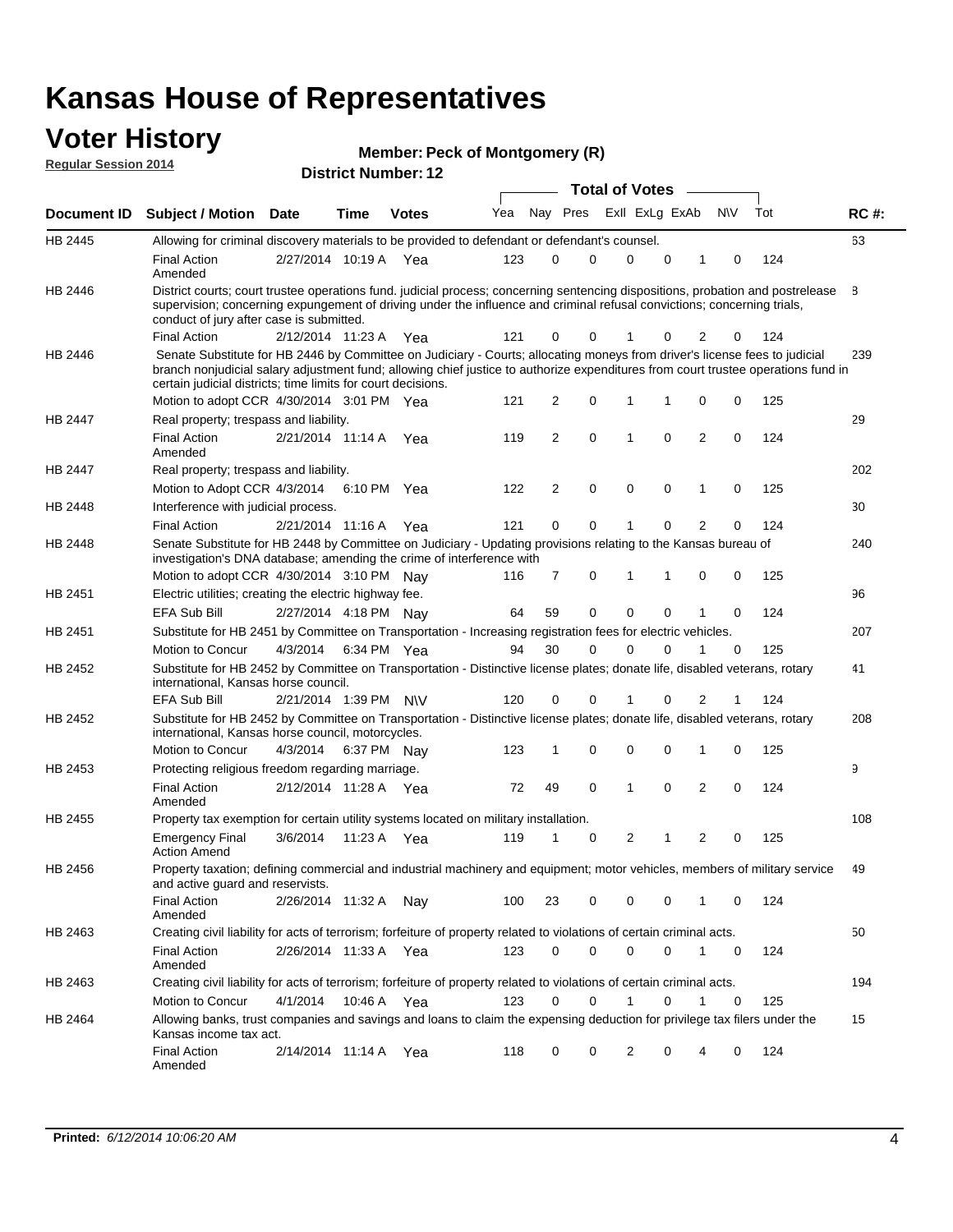## **Voter History**

**Regular Session 2014**

#### **Member: Peck of Montgomery (R)**

|                |                                                                                                                                                                             |                       |                       |              |     |                |             | <b>Total of Votes</b> |             |   |           |     |             |
|----------------|-----------------------------------------------------------------------------------------------------------------------------------------------------------------------------|-----------------------|-----------------------|--------------|-----|----------------|-------------|-----------------------|-------------|---|-----------|-----|-------------|
|                | Document ID Subject / Motion                                                                                                                                                | <b>Date</b>           | Time                  | <b>Votes</b> | Yea | Nay Pres       |             | Exll ExLg ExAb        |             |   | <b>NV</b> | Tot | <b>RC#:</b> |
| HB 2466        | Relating to administrative procedure; judicial review.                                                                                                                      |                       |                       |              |     |                |             |                       |             |   |           |     | 37          |
|                | <b>Emergency Final</b><br><b>Action Amend</b>                                                                                                                               |                       | 2/21/2014 1:33 PM N\V |              | 118 | 2              | 0           | 1                     | 0           | 2 | 1         | 124 |             |
| HB 2470        | Purchasing authority for certain insurance by the state board of regents for state educational institutions.                                                                |                       |                       |              |     |                |             |                       |             |   |           |     | 16          |
|                | <b>Final Action</b>                                                                                                                                                         |                       | 2/17/2014 11:20 A Yea |              | 120 | $\mathbf 0$    | $\mathbf 0$ | 3                     | 0           | 1 | 0         | 124 |             |
| HB 2475        | Personal financial literacy program as a requirement for high school graduation.                                                                                            |                       |                       |              |     |                |             |                       |             |   |           |     | 126         |
|                | <b>Final Action</b><br>Amended                                                                                                                                              | 3/19/2014 11:22 A Yea |                       |              | 110 | 12             | 0           | 0                     | 1           | 2 | 0         | 125 |             |
| HB 2478        | Venue for crimes committed with an electronic device.                                                                                                                       |                       |                       |              |     |                |             |                       |             |   |           |     | 51          |
|                | <b>Final Action</b>                                                                                                                                                         | 2/26/2014 11:34 A     |                       | Yea          | 123 | 0              | 0           | 0                     | 0           | 1 | 0         | 124 |             |
| HB 2479        | Removing 2015 sunset provision from law requiring ignition interlock device after first test failure or alcohol or drug-related<br>conviction.                              |                       |                       |              |     |                |             |                       |             |   |           |     | 115         |
|                | <b>Final Action</b><br>Amended                                                                                                                                              |                       | 3/14/2014 11:14 A     | Yea          | 117 | $\mathbf 0$    | 0           | 2                     | 1           | 4 | 1         | 125 |             |
| HB 2479        | Removing 2015 sunset provision from law requiring ignition interlock device after first test failure or alcohol or drug-related<br>conviction.                              |                       |                       |              |     |                |             |                       |             |   |           |     | 210         |
|                | Motion to Concur                                                                                                                                                            | 4/3/2014              |                       | 6:47 PM Nay  | 122 | $\overline{2}$ | 0           | 0                     | $\mathbf 0$ | 1 | 0         | 125 |             |
| HB 2480        | Repealing the review of TeleKansas I.                                                                                                                                       |                       |                       |              |     |                |             |                       |             |   |           |     | 64          |
|                | <b>Final Action</b><br>Amended                                                                                                                                              |                       | 2/27/2014 10:20 A     | Yea          | 123 | 0              | $\mathbf 0$ | $\mathbf 0$           | $\mathbf 0$ | 1 | 0         | 124 |             |
| HB 2480        | Repealing the review of TeleKansas I.                                                                                                                                       |                       |                       |              |     |                |             |                       |             |   |           |     | 250         |
|                | Motion to Concur                                                                                                                                                            | 5/1/2014              |                       | 1:54 PM Yea  | 123 | 1              | 0           | 0                     | 0           | 0 | 1         | 125 |             |
| HB 2482        | Authority of state corporation commission to intervene in court proceedings.                                                                                                |                       |                       |              |     |                |             |                       |             |   |           |     | 65          |
|                | <b>Final Action</b><br>Amended                                                                                                                                              |                       | 2/27/2014 10:21 A     | Yea          | 121 | 2              | 0           | $\mathbf 0$           | $\mathbf 0$ | 1 | 0         | 124 |             |
| HB 2482        | Senate Substitute for HB 2482 by Committee on Utilities - Creating the energy efficiency investment act.                                                                    |                       |                       |              |     |                |             |                       |             |   |           |     | 211         |
|                | Motion to Concur                                                                                                                                                            | 4/3/2014 7:02 PM Nay  |                       |              | 99  | 25             | $\Omega$    | 0                     | $\mathbf 0$ | 1 | 0         | 125 |             |
| <b>HB 2487</b> | Construction of electric transmission lines and certificates of public convenience and necessity.                                                                           |                       |                       |              |     |                |             |                       |             |   |           |     | 66          |
|                | <b>Final Action</b><br>Amended                                                                                                                                              | 2/27/2014 10:22 A     |                       | Yea          | 113 | 10             | 0           | $\mathbf 0$           | 0           | 1 | 0         | 124 |             |
| HB 2487        | Relating to the powers and duties of the state corporation commission; construction of electric transmission lines and<br>certificates of public convenience and necessity. |                       |                       |              |     |                |             |                       |             |   |           |     | 254         |
|                | Sub motion to concur 5/1/2014                                                                                                                                               |                       |                       | 4:36 PM Yea  | 117 | 8              | 0           | 0                     | 0           | 0 | 0         | 125 |             |
| <b>HB 2488</b> | Kansas electric transmission authority and the purpose and composition of the authority.                                                                                    |                       |                       |              |     |                |             |                       |             |   |           |     | 10          |
|                | <b>Final Action</b><br>Amended                                                                                                                                              | 2/12/2014 11:30 A     |                       | Nav          | 108 | 13             | 0           | 1                     | $\mathbf 0$ | 2 | 0         | 124 |             |
| HB 2488        | Kansas electric transmission authority and the purpose and composition of the authority.                                                                                    |                       |                       |              |     |                |             |                       |             |   |           |     | 158         |
|                | Motion to Concur                                                                                                                                                            |                       | 3/25/2014 10:43 A     | Yea          | 107 | 15             | 0           | $\mathbf{1}$          | 0           | 2 | 0         | 125 |             |
| HB 2489        | Legislative review of exceptions to disclosure of public records.                                                                                                           |                       |                       |              |     |                |             |                       |             |   |           |     | 67          |
|                | <b>Final Action</b><br>Amended                                                                                                                                              | 2/27/2014 10:23 A Yea |                       |              | 122 | $\mathbf{1}$   | 0           | 0                     | 0           | 1 | 0         | 124 |             |
| HB 2490        | Criminal procedure; conduct of jury after case is submitted.                                                                                                                |                       |                       |              |     |                |             |                       |             |   |           |     | 31          |
|                | <b>Final Action</b><br>Amended                                                                                                                                              | 2/21/2014 11:17 A Yea |                       |              | 121 | 0              | 0           | $\mathbf{1}$          | $\mathbf 0$ | 2 | 0         | 124 |             |
| HB 2490        | Capital murder; attempt; murder in the first degree; sentencing.                                                                                                            |                       |                       |              |     |                |             |                       |             |   |           |     | 241         |
|                | Motion to adopt CCR 4/30/2014 3:16 PM Yea                                                                                                                                   |                       |                       |              | 123 | 0              | 0           | 1                     | 1           | 0 | 0         | 125 |             |
| HB 2491        | Kansas tort claims act; attorney may appear in small claims action.                                                                                                         |                       |                       |              |     |                |             |                       |             |   |           |     | 20          |
|                | <b>Final Action</b><br>Amended                                                                                                                                              | 2/19/2014 11:34 A Yea |                       |              | 120 | $\overline{c}$ | 0           | 0                     | $\pmb{0}$   | 2 | 0         | 124 |             |
| HB 2491        | Kansas tort claims act; attorney may appear in small claims action.                                                                                                         |                       |                       |              |     |                |             |                       |             |   |           |     | 199         |
|                | Motion to Concur                                                                                                                                                            | 4/2/2014              | 10:40 A               | Yea          | 121 | 2              | 0           | 0                     | 0           | 2 | 0         | 125 |             |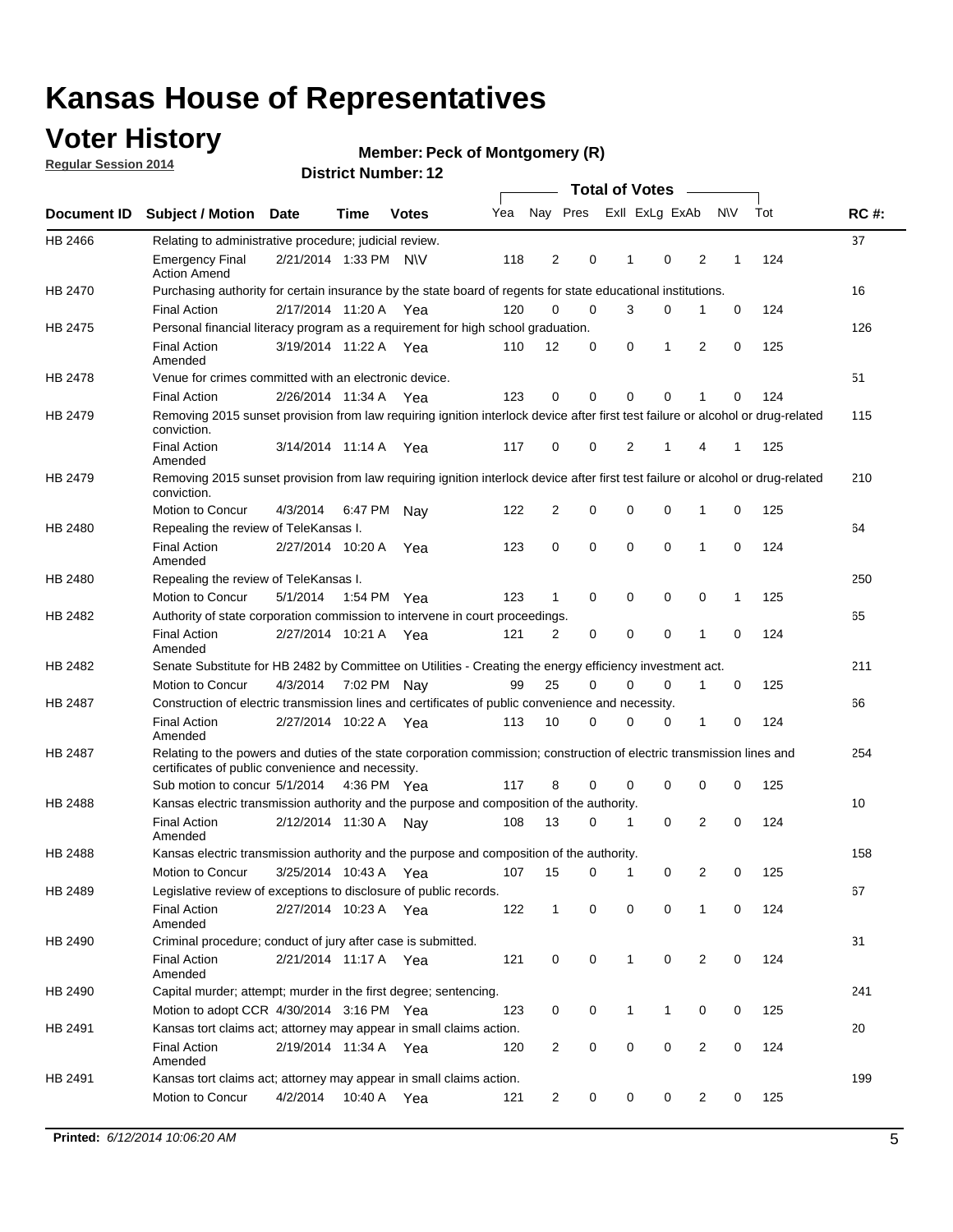### **Voter History**

**Regular Session 2014**

#### **Member: Peck of Montgomery (R)**

|                    |                                                                                                                                                                                                                                                        |                       |             |              |     |          |          | <b>Total of Votes</b> |                |              |              |     |              |
|--------------------|--------------------------------------------------------------------------------------------------------------------------------------------------------------------------------------------------------------------------------------------------------|-----------------------|-------------|--------------|-----|----------|----------|-----------------------|----------------|--------------|--------------|-----|--------------|
| <b>Document ID</b> | <b>Subject / Motion Date</b>                                                                                                                                                                                                                           |                       | Time        | <b>Votes</b> | Yea | Nay Pres |          |                       | Exll ExLg ExAb |              | N\V          | Tot | <b>RC#:</b>  |
| HB 2493            | Relating to surety regulation, appearance bonds and unlawful sexual relations.                                                                                                                                                                         |                       |             |              |     |          |          |                       |                |              |              |     | 23           |
|                    | <b>Final Action</b><br>Amended                                                                                                                                                                                                                         | 2/20/2014 11:14 A     |             | Yea          | 113 | 10       | 0        | 0                     | $\mathbf 0$    | 0            | 1            | 124 |              |
| HB 2495            | Concerning sentencing dispositions, probation and postrelease supervision.                                                                                                                                                                             |                       |             |              |     |          |          |                       |                |              |              |     | 24           |
|                    | Final Action<br>Amended                                                                                                                                                                                                                                | 2/20/2014 11:17 A Yea |             |              | 122 |          | 0        | $\mathbf 0$           | $\mathbf 0$    | 0            |              | 124 |              |
| HB 2501            | Human trafficking and related crimes; penalties for buying sexual relations; records and reporting by courts; staff secure facility 25<br>requirements.                                                                                                |                       |             |              |     |          |          |                       |                |              |              |     |              |
|                    | <b>Final Action</b><br>Amended                                                                                                                                                                                                                         | 2/20/2014 11:18 A Yea |             |              | 123 | 0        | 0        | $\mathbf 0$           | $\Omega$       | 0            | 1            | 124 |              |
| HB 2502            | Allowing victim notification on status change of person confined.                                                                                                                                                                                      |                       |             |              |     |          |          |                       |                |              |              |     | 26           |
|                    | <b>Final Action</b>                                                                                                                                                                                                                                    | 2/20/2014 11:20 A Yea |             |              | 123 | 0        | 0        | $\mathbf 0$           | $\mathbf 0$    | $\Omega$     |              | 124 |              |
| HB 2503            | Substitute for HB 2503 by Committee on Federal and State Affairs -- Carrying of concealed handguns by law enforcement<br>officers.                                                                                                                     |                       |             |              |     |          |          |                       |                |              |              |     | 230          |
|                    | Final Action Sub Bill 4/5/2014                                                                                                                                                                                                                         |                       | 10:22 A     | Yea          | 119 |          | 0        | $\Omega$              | $\Omega$       | 4            |              | 125 |              |
| HB 2504            | Repealing outdated provisions relating to the purchase of certain real estate by the department of corrections.                                                                                                                                        |                       |             |              |     |          |          |                       |                |              |              |     | 18           |
|                    | <b>Final Action</b>                                                                                                                                                                                                                                    | 2/19/2014 11:31 A Yea |             |              | 122 | $\Omega$ | $\Omega$ | $\Omega$              | $\Omega$       | 2            | 0            | 124 |              |
| HB 2506            | Repealing K.S.A. 72-60b03, the effective date of the midwestern higher education compact act.                                                                                                                                                          |                       |             |              |     |          |          |                       |                |              |              |     | 52           |
|                    | <b>Final Action</b>                                                                                                                                                                                                                                    | 2/26/2014 11:35 A Yea |             |              | 122 |          | $\Omega$ | $\Omega$              | $\Omega$       | 1            | 0            | 124 |              |
| HB 2506            | Senate Substitute for HB 2506 by Committee on Ways and Means - Education; appropriations for FY 2014 and FY 2015 for<br>various state agencies; amendments concerning postsecondary education; amendments to provisions relating to school<br>finance. |                       |             |              |     |          |          |                       |                |              |              |     | 238          |
|                    | Motion to Adopt CCR 4/6/2014                                                                                                                                                                                                                           |                       | 9:45 PM Yea |              | 63  | 57       | 0        | $\mathbf 0$           | 0              | 4            | 1            | 125 |              |
| HB 2509            | Emergency medical services amendments.                                                                                                                                                                                                                 |                       |             |              |     |          |          |                       |                |              |              |     | 101          |
|                    | <b>Emergency Final</b><br><b>Action Amend</b>                                                                                                                                                                                                          | 2/27/2014 4:24 PM Yea |             |              | 123 | 0        | 0        | $\mathbf 0$           | $\mathbf 0$    | $\mathbf{1}$ | 0            | 124 |              |
| HB 2510            | Pharmacists and pharmacies; pharmacy technicians; registration and grounds for denial of registration.                                                                                                                                                 |                       |             |              |     |          |          |                       |                |              |              |     | 84           |
|                    | <b>Emergency Final</b><br>Action                                                                                                                                                                                                                       | 2/27/2014 4:01 PM Nay |             |              | 71  | 52       | 0        | 0                     | 0              | 1            | 0            | 124 |              |
| HB 2511            | Liability for property tax on personal property; sale or abandonment of personal property.                                                                                                                                                             |                       |             |              |     |          |          |                       |                |              |              |     | 27           |
|                    | <b>Final Action</b>                                                                                                                                                                                                                                    | 2/20/2014 11:21 A     |             | Yea          | 123 | 0        | $\Omega$ | $\mathbf 0$           | $\mathbf 0$    | 1            | 0            | 124 |              |
| HB 2514            | Exemption for Federal Home Loan Bank in certain insolvency proceedings involving insurance companies.                                                                                                                                                  |                       |             |              |     |          |          |                       |                |              |              |     | $\mathbf{2}$ |
|                    | <b>Final Action</b>                                                                                                                                                                                                                                    | 2/10/2014 11:08 A     |             | Yea          | 118 | 0        | $\Omega$ | 3                     | $\mathbf{1}$   | 2            | $\mathbf 0$  | 124 |              |
| HB 2515            | Insurance; confidentiality of work papers from analysis of analysis of financial regulation or market regulation of insurance<br>company or affiliates.                                                                                                |                       |             |              |     |          |          |                       |                |              |              |     | 82           |
|                    | <b>Emergency Final</b><br>Action                                                                                                                                                                                                                       | 2/27/2014 3:58 PM Yea |             |              | 123 | 0        | 0        | $\mathbf 0$           | 0              | $\mathbf 1$  | 0            | 124 |              |
| HB 2515            | Updating statutory references and making corresponding changes due to Executive Reorganization Order No. 41.                                                                                                                                           |                       |             |              |     |          |          |                       |                |              |              |     | 269          |
|                    | Motion to Adopt CCR 5/2/2014                                                                                                                                                                                                                           |                       |             | 3:31 PM Yea  | 118 | 4        | 0        | 0                     | $\mathbf{1}$   | $\mathbf{1}$ | 1            | 125 |              |
| HB 2516            | Amendments relating to health care provider liability insurance and to companies organized to provide such insurance.                                                                                                                                  |                       |             |              |     |          |          |                       |                |              |              |     | 3            |
|                    | <b>Final Action</b><br>Amended                                                                                                                                                                                                                         | 2/10/2014 11:10 A     |             | Yea          | 118 | 0        | 0        | 3                     | 1              | 2            | 0            | 124 |              |
| HB 2516            | Amendments relating to health care provider liability insurance and to companies organized to provide such insurance.                                                                                                                                  |                       |             |              |     |          |          |                       |                |              |              |     | 191          |
|                    | Motion to Concur                                                                                                                                                                                                                                       | 3/31/2014 11:40 A Yea |             |              | 121 | 0        | 0        | 1                     | 0              | 2            | 1            | 125 |              |
| HB 2518            | Relating to ballot language statements.                                                                                                                                                                                                                |                       |             |              |     |          |          |                       |                |              |              |     | 40           |
|                    | <b>Emergency Final</b><br><b>Action Amend</b>                                                                                                                                                                                                          | 2/21/2014 1:37 PM N\V |             |              | 116 | 4        | 0        | 1                     | 0              | 2            | $\mathbf{1}$ | 124 |              |
| HB 2525            | Kansas money transmitter act concerning change of controlling interest and notification.                                                                                                                                                               |                       |             |              |     |          |          |                       |                |              |              |     | 32           |
|                    | <b>Final Action</b>                                                                                                                                                                                                                                    | 2/21/2014 11:18 A Yea |             |              | 105 | 16       | 0        | 1                     | 0              | 2            | 0            | 124 |              |
| HB 2525            | Kansas money transmitter act concerning change of controlling interest and notification.                                                                                                                                                               |                       |             |              |     |          |          |                       |                |              |              |     | 252          |
|                    | Motion to Concur                                                                                                                                                                                                                                       | 5/1/2014              |             | 1:59 PM Nay  | 112 | 13       | 0        | 0                     | 0              | 0            | 0            | 125 |              |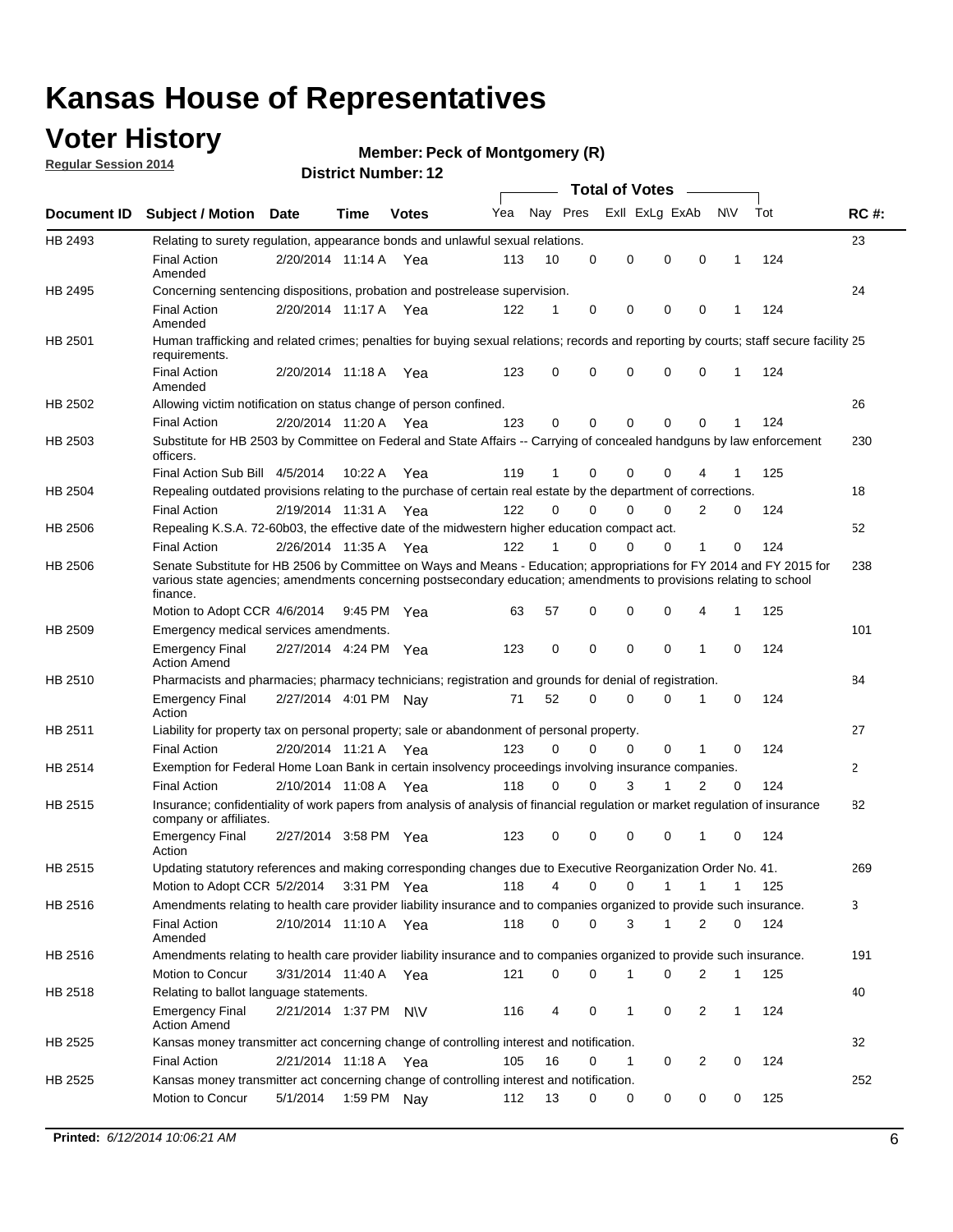#### **Voter History Regular Session 2014**

|  |  | <b>Member: Peck of Montgomery (R)</b> |  |
|--|--|---------------------------------------|--|
|--|--|---------------------------------------|--|

|                |                                                                                                                                                                                                                                                                                                                                                     |                       | ul Ituliiwu . |              |     |    |          | <b>Total of Votes</b> |          |              |   |     |             |
|----------------|-----------------------------------------------------------------------------------------------------------------------------------------------------------------------------------------------------------------------------------------------------------------------------------------------------------------------------------------------------|-----------------------|---------------|--------------|-----|----|----------|-----------------------|----------|--------------|---|-----|-------------|
| Document ID    | <b>Subject / Motion Date</b>                                                                                                                                                                                                                                                                                                                        |                       | <b>Time</b>   | <b>Votes</b> | Yea |    | Nay Pres | Exll ExLg ExAb        |          | <b>NV</b>    |   | Tot | <b>RC#:</b> |
| HB 2533        | Changing interest credit amounts, member distributions upon termination or death and retirement annuities under the KPERS 42<br>Act of 2015.                                                                                                                                                                                                        |                       |               |              |     |    |          |                       |          |              |   |     |             |
|                | <b>Emergency Final</b><br><b>Action Amend</b>                                                                                                                                                                                                                                                                                                       | 2/21/2014 1:40 PM N\V |               |              | 94  | 26 | 0        | 1                     | 0        | 2            | 1 | 124 |             |
| HB 2537        | Eliminating font size and type requirement for disclosure statements contained in insurance contracts and explanatory                                                                                                                                                                                                                               |                       |               |              |     |    |          |                       |          |              |   |     | 81          |
|                | materials printed in any language other than English.<br>Emergency Final                                                                                                                                                                                                                                                                            | 2/27/2014 3:56 PM Yea |               |              | 119 | 4  | 0        | $\mathbf 0$           | 0        | 1            | 0 | 124 |             |
| HB 2537        | Action<br>Insurance; eliminating font and type requirements for certain non-English insurance documents; confidentiality of certain<br>documents; continuation of health insurance for spouse and children of certain emergency personnel and employees of the<br>department of corrections; purchase of certain insurance by the state fair board. |                       |               |              |     |    |          |                       |          |              |   |     | 249         |
|                | Motion to adopt CCR 4/30/2014 3:58 PM Yea                                                                                                                                                                                                                                                                                                           |                       |               |              | 122 | 0  | 0        | 1                     | 1        | 0            | 1 | 125 |             |
| HB 2538        | Giving landowner right of first refusal for antlers of deer illegally shot on landowner's property.                                                                                                                                                                                                                                                 |                       |               |              |     |    |          |                       |          |              |   |     | 102         |
|                | Emergency Final<br><b>Action Amend</b>                                                                                                                                                                                                                                                                                                              | 2/27/2014 4:26 PM Nay |               |              | 106 | 17 | 0        | 0                     | 0        | 1            | 0 | 124 |             |
| HB 2541        | Substitute for HB2541 by Committee on Local Government—plastic bottles and containers; labeling; solid waste landfill<br>restrictions.                                                                                                                                                                                                              |                       |               |              |     |    |          |                       |          |              |   |     | 121         |
|                | Final Action Sub Bill 3/17/2014 11:21 A                                                                                                                                                                                                                                                                                                             |                       |               | Yea          | 102 | 21 | 0        | $\mathbf 0$           | 0        | 2            | 0 | 125 |             |
| HB 2542        | Property tax exemption for amateur-built aircraft.<br><b>Final Action</b><br>Amended                                                                                                                                                                                                                                                                | 3/13/2014 11:22 A Yea |               |              | 116 | 4  | 0        | 1                     | 1        | 2            | 1 | 125 | 112         |
| <b>HB 2544</b> | Authorizing postsecondary educational institutions to enter into the state authorization reciprocity agreement to provide<br>distance education.                                                                                                                                                                                                    |                       |               |              |     |    |          |                       |          |              |   |     | 17          |
|                | <b>Final Action</b>                                                                                                                                                                                                                                                                                                                                 | 2/17/2014 11:21 A     |               | Yea          | 120 | 0  | 0        | 3                     | 0        | 1            | 0 | 124 |             |
| HB 2545        | Extending sunset date on certain agriculture fees from July 1, 2015, to July 1, 2019.                                                                                                                                                                                                                                                               |                       |               |              |     |    |          |                       |          |              |   |     | 68          |
|                | <b>Final Action</b><br>Amended                                                                                                                                                                                                                                                                                                                      | 2/27/2014 10:25 A     |               | Nay          | 99  | 24 | 0        | $\mathbf 0$           | $\Omega$ | 1            | 0 | 124 |             |
| HB 2547        | Changing the map copy requirement in mining permit application.                                                                                                                                                                                                                                                                                     |                       |               |              |     |    |          |                       |          |              |   |     | 53          |
|                | <b>Final Action</b>                                                                                                                                                                                                                                                                                                                                 | 2/26/2014 11:36 A     |               | Yea          | 123 | 0  | 0        | $\mathbf 0$           | 0        | 1            | 0 | 124 |             |
| HB 2548        | Creating the water program management fund and transferring the air quality fee fund.                                                                                                                                                                                                                                                               |                       |               |              |     |    |          |                       |          |              |   |     | 46          |
|                | Emergency Final<br>Action                                                                                                                                                                                                                                                                                                                           | 2/21/2014 1:46 PM N\V |               |              | 119 | 1  | 0        | 1                     | 0        | 2            | 1 | 124 |             |
| HB 2549        | Allowing burial of hazardous waste on-site.                                                                                                                                                                                                                                                                                                         |                       |               |              |     |    |          |                       |          |              |   |     | 54          |
|                | <b>Final Action</b>                                                                                                                                                                                                                                                                                                                                 | 2/26/2014 11:38 A     |               | Yea          | 123 | 0  | 0        | 0                     | 0        | 1            | 0 | 124 |             |
| HB 2550        | Repeal of the atmospheric mercury deposition monitoring network.                                                                                                                                                                                                                                                                                    |                       |               |              |     |    |          |                       |          |              |   |     | 33          |
|                | <b>Final Action</b>                                                                                                                                                                                                                                                                                                                                 | 2/21/2014 11:20 A     |               | Yea          | 92  | 29 | 0        | 1                     | 0        | 2            | 0 | 124 |             |
| HB 2551        | Repealing regulation of PCB disposal facilities.                                                                                                                                                                                                                                                                                                    |                       |               |              |     |    |          |                       |          |              |   |     | 47          |
|                | <b>Emergency Final</b><br>Action Amend                                                                                                                                                                                                                                                                                                              | 2/21/2014 1:47 PM N\V |               |              | 100 | 20 | 0        | 1                     | 0        | 2            | 1 | 124 |             |
| HB 2551        | Repealing the regulation of PCB disposal facilities; making changes to the atmospheric mercury deposition monitoring network 271<br>and the disposal of plastic bottles, containers and solid waste.                                                                                                                                                |                       |               |              |     |    |          |                       |          |              |   |     |             |
|                | Motion to Adopt CCR 5/2/2014 3:45 PM Yea                                                                                                                                                                                                                                                                                                            |                       |               |              | 105 | 17 | 0        | $\mathbf 0$           | 1        | 1            | 1 | 125 |             |
| HB 2552        | Managed care organizations, prompt payment.                                                                                                                                                                                                                                                                                                         |                       |               |              |     |    |          |                       |          |              |   |     | 69          |
|                | <b>Final Action</b><br>Amended                                                                                                                                                                                                                                                                                                                      | 2/27/2014 10:26 A Yea |               |              | 123 | 0  | 0        | 0                     | 0        | 1            | 0 | 124 |             |
| HB 2552        | Kansas medical assistance program; managed care organizations; consent for expansion of certain medicaid services.                                                                                                                                                                                                                                  |                       |               |              |     |    |          |                       |          |              |   |     | 225         |
|                | Motion to Concur                                                                                                                                                                                                                                                                                                                                    | 4/4/2014              | 6:13 PM Yea   |              | 68  | 54 | 0        | $\mathbf 0$           | 1        | 2            | 0 | 125 |             |
| HB 2553        | Health care compact.                                                                                                                                                                                                                                                                                                                                |                       |               |              |     |    |          |                       |          |              |   |     | 141         |
|                | <b>Final Action</b>                                                                                                                                                                                                                                                                                                                                 | 3/24/2014 10:15 A     |               | Yea          | 74  | 48 | 0        | 0                     | 0        | 3            | 0 | 125 |             |
| HB 2555        | Release of information in support of arrest warrants and search warrants.                                                                                                                                                                                                                                                                           |                       |               |              |     |    |          |                       |          |              |   |     | 86          |
|                | <b>Emergency Final</b><br><b>Action Amend</b>                                                                                                                                                                                                                                                                                                       | 2/27/2014 4:04 PM Yea |               |              | 113 | 10 | 0        | 0                     | 0        | $\mathbf{1}$ | 0 | 124 |             |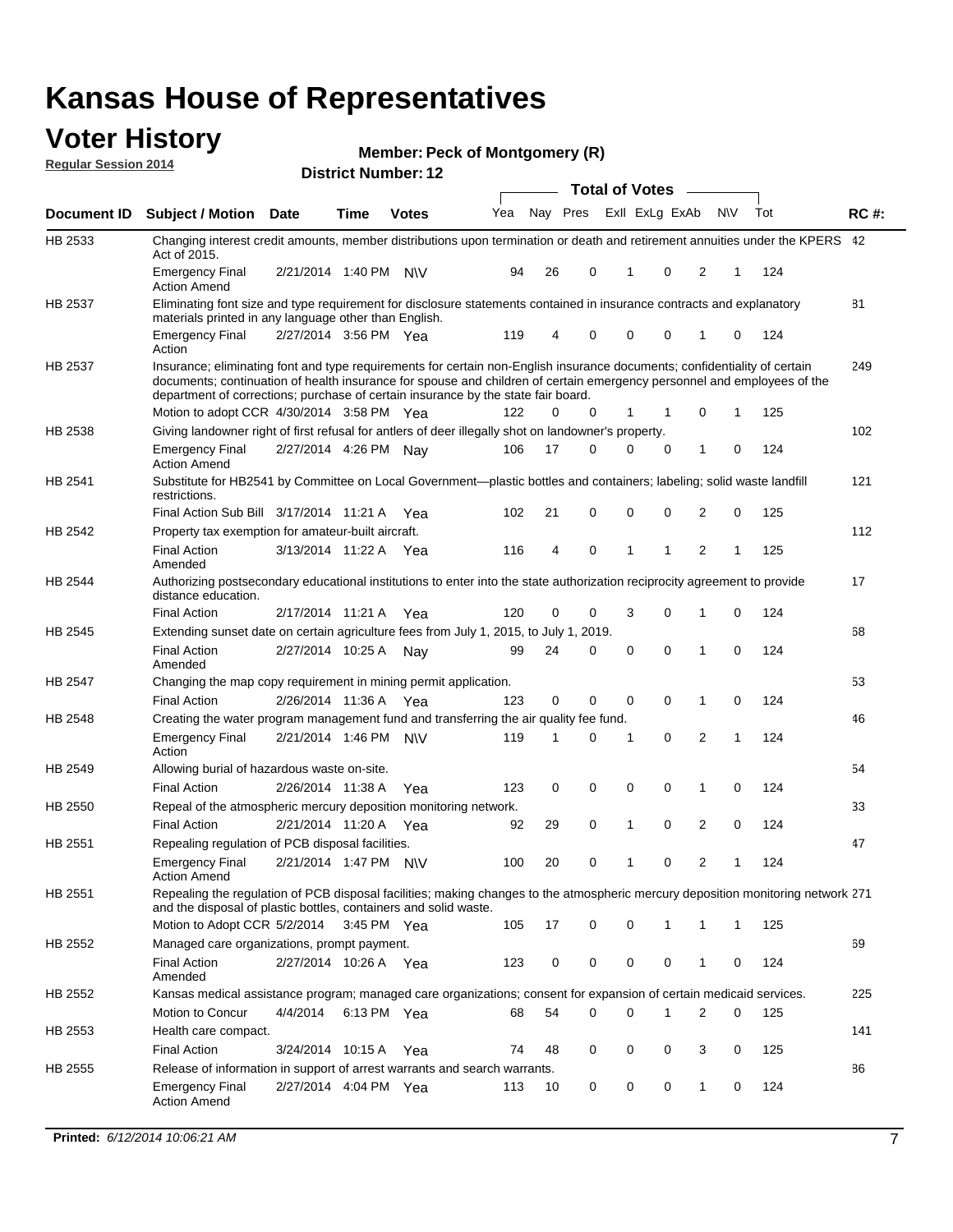### **Voter History**

**Regular Session 2014**

#### **Member: Peck of Montgomery (R)**

|         |                                                                                                                                                                                                                                                                                                                                                           | <b>Total of Votes</b> |         |              |     |          |          |                |             |              |             |     |             |
|---------|-----------------------------------------------------------------------------------------------------------------------------------------------------------------------------------------------------------------------------------------------------------------------------------------------------------------------------------------------------------|-----------------------|---------|--------------|-----|----------|----------|----------------|-------------|--------------|-------------|-----|-------------|
|         | Document ID Subject / Motion Date                                                                                                                                                                                                                                                                                                                         |                       | Time    | <b>Votes</b> | Yea | Nay Pres |          | Exll ExLg ExAb |             |              | N\V         | Tot | <b>RC#:</b> |
| HB 2557 | Changing penalties for certain taxpayers who file incorrect returns under Kansas income tax act.                                                                                                                                                                                                                                                          |                       |         |              |     |          |          |                |             |              |             |     | 21          |
|         | <b>Final Action</b><br>Amended                                                                                                                                                                                                                                                                                                                            | 2/19/2014 11:35 A     |         | Yea          | 122 | 0        | 0        | 0              | 0           | 2            | $\mathbf 0$ | 124 |             |
| HB 2561 | Licensure of pharmacists and registration of pharmacy interns by board of pharmacy.                                                                                                                                                                                                                                                                       |                       |         |              |     |          |          |                |             |              |             |     | 55          |
|         | <b>Final Action</b>                                                                                                                                                                                                                                                                                                                                       | 2/26/2014 11:39 A Yea |         |              | 105 | 18       | 0        | 0              | 0           | 1            | 0           | 124 |             |
| HB 2564 | Requiring 60-day wait before re-employment for retirement benefit eligibility.                                                                                                                                                                                                                                                                            |                       |         |              |     |          |          |                |             |              |             |     | 43          |
|         | <b>Emergency Final</b><br>Action                                                                                                                                                                                                                                                                                                                          | 2/21/2014 1:41 PM N\V |         |              | 120 | 0        | 0        | 1              | 0           | 2            | 1           | 124 |             |
| HB 2566 | Requiring court fee for forensic audio and video examination services.                                                                                                                                                                                                                                                                                    |                       |         |              |     |          |          |                |             |              |             |     | 93          |
|         | <b>Emergency Final</b><br>Action                                                                                                                                                                                                                                                                                                                          | 2/27/2014 4:12 PM Yea |         |              | 123 | 0        | 0        | $\mathbf 0$    | $\mathbf 0$ | $\mathbf{1}$ | 0           | 124 |             |
| HB 2568 | Domestic relations; Kansas family law code; child support guidelines.                                                                                                                                                                                                                                                                                     |                       |         |              |     |          |          |                |             |              |             |     | 70          |
|         | <b>Final Action</b><br>Amended                                                                                                                                                                                                                                                                                                                            | 2/27/2014 10:27 A     |         | Yea          | 123 | 0        | 0        | 0              | $\mathbf 0$ | 1            | 0           | 124 |             |
| HB 2568 | Domestic relations; Kansas family law code; child support guidelines.                                                                                                                                                                                                                                                                                     |                       |         |              |     |          |          |                |             |              |             |     | 268         |
|         | Motion to adopt CCR 5/2/2014                                                                                                                                                                                                                                                                                                                              |                       |         | 3:28 PM Yea  | 123 | 0        | 0        | 0              | 1           | 1            | 0           | 125 |             |
| HB 2576 | Employment security law; creation of "new employer rate."                                                                                                                                                                                                                                                                                                 |                       |         |              |     |          |          |                |             |              |             |     | 71          |
|         | <b>Final Action</b><br>Amended                                                                                                                                                                                                                                                                                                                            | 2/27/2014 10:28 A     |         | Yea          | 123 | 0        | 0        | 0              | $\mathbf 0$ | 1            | 0           | 124 |             |
| HB 2576 | Employment security law; creation of "new employer rate."                                                                                                                                                                                                                                                                                                 |                       |         |              |     |          |          |                |             |              |             |     | 159         |
|         | Motion to Concur                                                                                                                                                                                                                                                                                                                                          | 3/25/2014 10:47 A     |         | Yea          | 122 | 0        | 0        | 1              | 0           | 2            | 0           | 125 |             |
| HB 2577 | Allowing parents to remain anonymous when surrendering an infant under the newborn protection act.                                                                                                                                                                                                                                                        |                       |         |              |     |          |          |                |             |              |             |     | 56          |
|         | <b>Final Action</b><br>Amended                                                                                                                                                                                                                                                                                                                            | 2/26/2014 11:41 A Yea |         |              | 123 | 0        | $\Omega$ | 0              | 0           | 1            | 0           | 124 |             |
| HB 2577 | Allowing parents to remain anonymous when surrendering an infant under the newborn protection act.                                                                                                                                                                                                                                                        |                       |         |              |     |          |          |                |             |              |             |     | 220         |
|         | Motion to Concur                                                                                                                                                                                                                                                                                                                                          | 4/4/2014              | 11:45 A | Yea          | 121 | 0        | 0        |                | 1           | 1            | $\mathbf 1$ | 125 |             |
| HB 2578 | Certification by chief law enforcement officer for transfer of a firearm when required by federal law.                                                                                                                                                                                                                                                    |                       |         |              |     |          |          |                |             |              |             |     | 122         |
|         | <b>Final Action</b><br>Amended                                                                                                                                                                                                                                                                                                                            | 3/17/2014 11:22 A     |         | Yea          | 123 | 0        | 0        | $\Omega$       | $\Omega$    | 2            | 0           | 125 |             |
| HB 2578 | Regulating the possession of weapons.                                                                                                                                                                                                                                                                                                                     |                       |         |              |     |          |          |                |             |              |             |     | 235         |
|         | Motion to Adopt CCR 4/5/2014 4:40 PM Yea                                                                                                                                                                                                                                                                                                                  |                       |         |              | 102 | 19       | 0        | 0              | 0           | 4            | 0           | 125 |             |
| HB 2580 | Specifying the duties of the state fire marshal relating to regional emergency response teams for hazardous materials and<br>search and rescue incidents.                                                                                                                                                                                                 |                       |         |              |     |          |          |                |             |              |             |     | 72          |
|         | <b>Final Action</b><br>Amended                                                                                                                                                                                                                                                                                                                            | 2/27/2014 10:29 A     |         | Yea          | 113 | 10       | 0        | $\mathbf 0$    | $\mathbf 0$ | 1            | 0           | 124 |             |
| HB 2580 | Kansas Real Estate Appraisal Board; licensee fingerprinting and criminal background checks.                                                                                                                                                                                                                                                               |                       |         |              |     |          |          |                |             |              |             |     | 272         |
|         | Motion to adopt CCR 5/2/2014                                                                                                                                                                                                                                                                                                                              |                       |         | 3:49 PM Yea  | 115 | 7        | 0        | 0              | 1           | 1            | 1           | 125 |             |
| HB 2582 | Creating an exemption from food establishment licensing for churches.                                                                                                                                                                                                                                                                                     |                       |         |              |     |          |          |                |             |              |             |     | 57          |
|         | <b>Final Action</b>                                                                                                                                                                                                                                                                                                                                       | 2/26/2014 11:42 A Yea |         |              | 123 | 0        | 0        | 0              | 0           |              | 0           | 124 |             |
| HB 2588 | Child in need of care; juvenile offenders; permanent custodians.                                                                                                                                                                                                                                                                                          |                       |         |              |     |          |          |                |             |              |             |     | 94          |
|         | <b>Emergency Final</b><br><b>Action Amend</b>                                                                                                                                                                                                                                                                                                             | 2/27/2014 4:14 PM Yea |         |              | 123 | 0        | 0        | 0              | 0           | 1            | 0           | 124 |             |
| HB 2588 | Senate Substitute for HB 2588 by Committee on Judiciary - Concerning children and minors; relating to children in need of<br>care; placement in juvenile detention facilities; permanent custodians; relating to juvenile offenders; alternative adjudication;<br>youth residential centers and services; risk assessment; sentencing; good time credits. |                       |         |              |     |          |          |                |             |              |             |     | 244         |
|         | Motion to adopt CCR 4/30/2014 3:36 PM Yea                                                                                                                                                                                                                                                                                                                 |                       |         |              | 123 | 0        | 0        | 1              | 1           | 0            | 0           | 125 |             |
| HB 2591 | Requiring certain audit reports to be filed electronically and to be filed only with the department of administration.                                                                                                                                                                                                                                    |                       |         |              |     |          |          |                |             |              |             |     | 58          |
|         | <b>Final Action</b>                                                                                                                                                                                                                                                                                                                                       | 2/26/2014 11:43 A Yea |         |              | 123 | 0        | 0        | 0              | 0           | 1            | 0           | 124 |             |
| HB 2595 | State fossils; the tylosaurus and the pteranodon.                                                                                                                                                                                                                                                                                                         |                       |         |              |     |          |          |                |             |              |             |     | 73          |
|         | <b>Final Action</b><br>Amended                                                                                                                                                                                                                                                                                                                            | 2/27/2014 10:31 A Nay |         |              | 96  | 27       | 0        | 0              | 0           | 1            | 0           | 124 |             |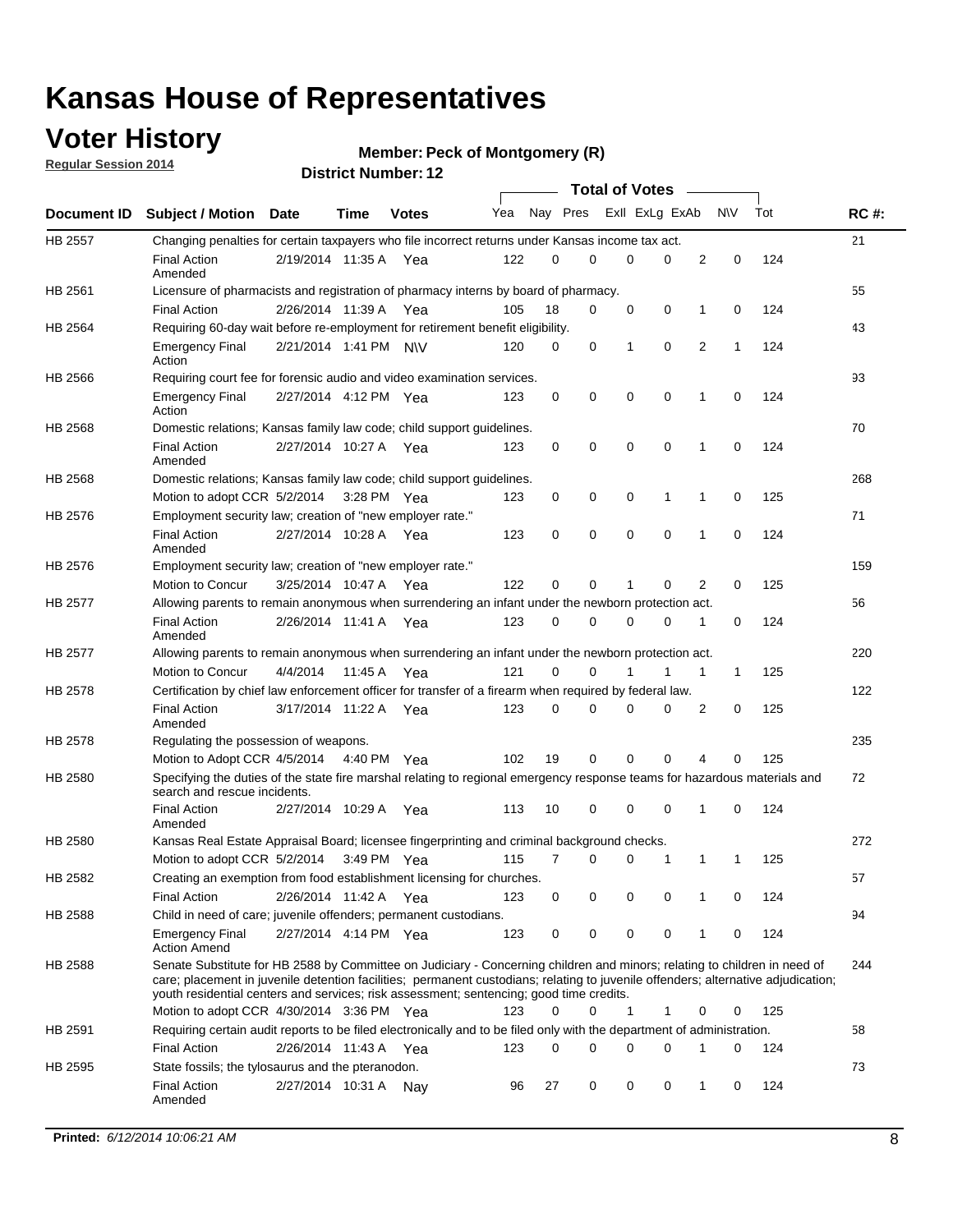### **Voter History**

**Regular Session 2014**

**Member: Peck of Montgomery (R)** 

|                    |                                                                                                                                                                                                                                       |                       |             | DISTICI NUITIDEL IZ |     |                |             | <b>Total of Votes</b> |             |                |              |           |     |             |
|--------------------|---------------------------------------------------------------------------------------------------------------------------------------------------------------------------------------------------------------------------------------|-----------------------|-------------|---------------------|-----|----------------|-------------|-----------------------|-------------|----------------|--------------|-----------|-----|-------------|
| <b>Document ID</b> | <b>Subject / Motion</b>                                                                                                                                                                                                               | <b>Date</b>           | Time        | <b>Votes</b>        | Yea |                | Nay Pres    |                       |             | Exll ExLg ExAb |              | <b>NV</b> | Tot | <b>RC#:</b> |
| HB 2596            | Computation of retirement benefits when a state officer or employee is placed on furlough or has reduction in compensation.                                                                                                           |                       |             |                     |     |                |             |                       |             |                |              |           |     | 74          |
|                    | <b>Final Action</b>                                                                                                                                                                                                                   | 2/27/2014 10:33 A     |             | Yea                 | 123 | 0              | 0           |                       | 0           | $\Omega$       |              | 0         | 124 |             |
| HB 2596            | Computation of retirement benefits when a state officer or employee is placed on furlough or has reduction in<br>compensation.                                                                                                        |                       |             |                     |     |                |             |                       |             |                |              |           |     | 246         |
|                    | Motion to adopt CCR 4/30/2014 3:45 PM Yea                                                                                                                                                                                             |                       |             |                     | 123 | 0              | 0           |                       | 1           | 1              | 0            | 0         | 125 |             |
| HB 2597            | Municipal recycling services                                                                                                                                                                                                          |                       |             |                     |     |                |             |                       |             |                |              |           |     | 97          |
|                    | <b>Emergency Final</b><br><b>Action Amend</b>                                                                                                                                                                                         | 2/27/2014 4:20 PM Yea |             |                     | 105 | 18             | $\mathbf 0$ |                       | $\mathbf 0$ | 0              | 1            | 0         | 124 |             |
| HB 2599            | Authorizing the secretary of state to grant an easement to the unified government of Wyandotte county.                                                                                                                                |                       |             |                     |     |                |             |                       |             |                |              |           |     | 22          |
|                    | <b>Final Action</b>                                                                                                                                                                                                                   | 2/19/2014 11:37 A     |             | Yea                 | 120 | $\overline{2}$ | 0           |                       | $\mathbf 0$ | $\Omega$       | 2            | 0         | 124 |             |
| HB 2599            | Authorizing the secretary of state to grant an easement to the unified government of Wyandotte county.                                                                                                                                |                       |             |                     |     |                |             |                       |             |                |              |           |     | 118         |
|                    | Motion to Concur                                                                                                                                                                                                                      | 3/14/2014 11:25 A Yea |             |                     | 118 | $\Omega$       | 0           |                       | 2           | 1              | 4            | 0         | 125 |             |
| HB 2602            | Increasing the percentage of unclassified employees allowed to be employed by KPERS from 25% to 50%.                                                                                                                                  |                       |             |                     |     |                |             |                       |             |                |              |           |     | 44          |
|                    | <b>Emergency Final</b><br>Action                                                                                                                                                                                                      | 2/21/2014 1:43 PM N\V |             |                     | 107 | 13             | 0           |                       | 1           | $\Omega$       | 2            | 1         | 124 |             |
| HB 2602            | Increasing the percentage of unclassified employees allowed to be employed by KPERS from 25% to 50%.                                                                                                                                  |                       |             |                     |     |                |             |                       |             |                |              |           |     | 195         |
|                    | Motion to Concur                                                                                                                                                                                                                      | 4/1/2014              | 10:57 A Yea |                     | 108 | 15             | 0           |                       | 1           | 0              | 1            | 0         | 125 |             |
| HB 2609            | Practice of pharmacy; filling and refilling of prescriptions.                                                                                                                                                                         |                       |             |                     |     |                |             |                       |             |                |              |           |     | 105         |
|                    | <b>Emergency Final</b><br><b>Action Amend</b>                                                                                                                                                                                         | 2/27/2014 4:29 PM Yea |             |                     | 123 | 0              | $\mathbf 0$ |                       | $\mathbf 0$ | 0              | 1            | 0         | 124 |             |
| HB 2611            | Conduct of dental offices.                                                                                                                                                                                                            |                       |             |                     |     |                |             |                       |             |                |              |           |     | 83          |
|                    | <b>Emergency Final</b><br>Action                                                                                                                                                                                                      | 2/27/2014 3:59 PM Yea |             |                     | 123 | $\mathbf 0$    | $\mathbf 0$ |                       | $\mathbf 0$ | 0              | $\mathbf{1}$ | 0         | 124 |             |
| HB 2612            | Relating to district judge and district magistrate judge vacancies.                                                                                                                                                                   |                       |             |                     |     |                |             |                       |             |                |              |           |     | 75          |
|                    | <b>Final Action</b><br>Amended                                                                                                                                                                                                        | 2/27/2014 10:34 A     |             | Yea                 | 106 | 17             | 0           |                       | $\mathbf 0$ | 0              | 1            | 0         | 124 |             |
| HB 2613            | Relating to the issuance of stillbirth and unborn child's death certificates.                                                                                                                                                         |                       |             |                     |     |                |             |                       |             |                |              |           |     | 103         |
|                    | <b>Emergency Final</b><br><b>Action Amend</b>                                                                                                                                                                                         | 2/27/2014 4:27 PM Yea |             |                     | 122 | 1              | 0           |                       | $\mathbf 0$ | 0              | $\mathbf{1}$ | 0         | 124 |             |
| HB 2615            | Substitute for HB 2615 by Committee on Commerce, Labor and Economic Development - Workers compensation assigned<br>risk pool.                                                                                                         |                       |             |                     |     |                |             |                       |             |                |              |           |     | 185         |
|                    | <b>EFA Sub Bill</b><br>Amended                                                                                                                                                                                                        | 3/26/2014 3:42 PM Yea |             |                     | 98  | 25             | 0           |                       | 1           | 0              | 1            | 0         | 125 |             |
| HB 2616            | Secretary of labor; explore agreement to allow state of Kansas to enforce OSHA standards.                                                                                                                                             |                       |             |                     |     |                |             |                       |             |                |              |           |     | 92          |
|                    | <b>Emergency Final</b><br>Action                                                                                                                                                                                                      | 2/27/2014 4:11 PM Yea |             |                     | 93  | 30             | 0           |                       | 0           | 0              | 1            | 0         | 124 |             |
| HB 2616            | Senate Substitute for HB 2616 by Committee on Commerce - Secretary of labor directed to study state enforcement of OSHA 261<br>standards.                                                                                             |                       |             |                     |     |                |             |                       |             |                |              |           |     |             |
|                    | Motion to Concur                                                                                                                                                                                                                      | 5/2/2014              | 11:47 A Yea |                     | 94  | 30             | 0           |                       | 0           |                | 0            | 0         | 125 |             |
| HB 2633            | Substitute for HB 2633 by Committee on Corrections and Juvenile Justice - Juvenile offenders; youth residential centers and<br>services; risk assessment; raising the age for prosecution as an adult; sentencing; good time credits. |                       |             |                     |     |                |             |                       |             |                |              |           |     | 106         |
|                    | <b>EFA Sub Bill</b><br>Amended                                                                                                                                                                                                        | 2/27/2014 4:31 PM Yea |             |                     | 122 | 1              | $\Omega$    |                       | $\Omega$    | 0              | $\mathbf{1}$ | 0         | 124 |             |
| HB 2636            | Secretary of health and environment and air quality standards.                                                                                                                                                                        |                       |             |                     |     |                |             |                       |             |                |              |           |     | 45          |
|                    | <b>Emergency Final</b><br><b>Action Amend</b>                                                                                                                                                                                         | 2/21/2014 1:44 PM N\V |             |                     | 89  | 31             | 0           |                       | 1           | 0              | 2            | 1         | 124 |             |
| HB 2636            | Secretary of health and environment and air quality standards.                                                                                                                                                                        |                       |             |                     |     |                |             |                       |             |                |              |           |     | 212         |
|                    | Sub motion to concur 4/3/2014 7:20 PM Nav                                                                                                                                                                                             |                       |             |                     | 121 | 3              | 0           |                       | 0           | 0              |              | 0         | 125 |             |
| HB 2642            | Income tax deduction for net gain on the sale of certain horses, cattle or livestock; income tax credit for expenditures to make 131<br>dwelling or facility accessible for persons with a disability.                                |                       |             |                     |     |                |             |                       |             |                |              |           |     |             |
|                    | <b>Final Action</b><br>Amended                                                                                                                                                                                                        | 3/20/2014 11:17 A Yea |             |                     | 123 | 0              | 0           |                       | 0           | 1              | 1            | 0         | 125 |             |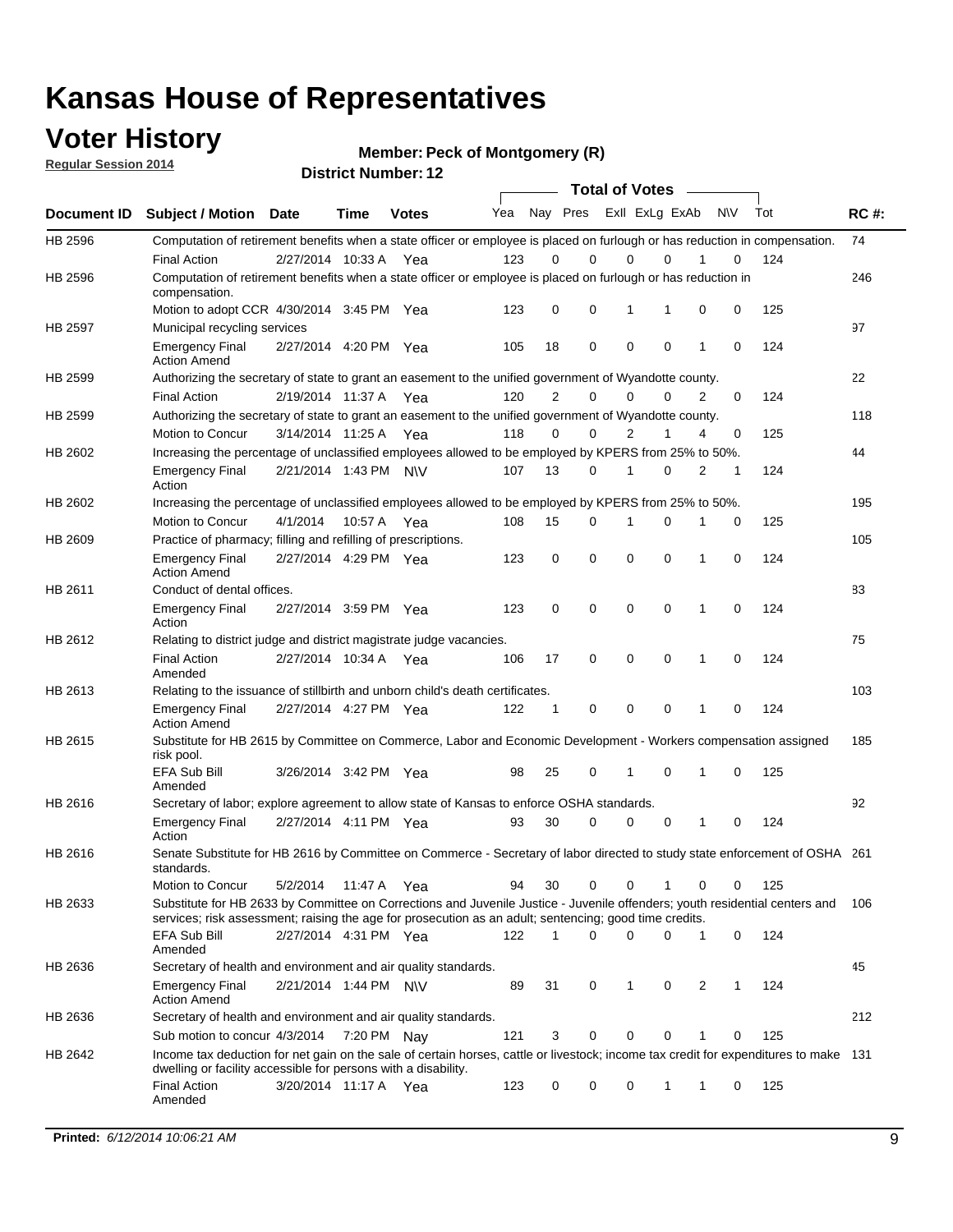# **Voter History**<br> **Regular Session 2014**

|                             | ULUI THULUI Y                                                                                                                                                                                                                                                                                                                                                                                                                 |                       |      | Member: Peck of Montgomery (R) |     |           |                            |                       |             |              |             |     |             |
|-----------------------------|-------------------------------------------------------------------------------------------------------------------------------------------------------------------------------------------------------------------------------------------------------------------------------------------------------------------------------------------------------------------------------------------------------------------------------|-----------------------|------|--------------------------------|-----|-----------|----------------------------|-----------------------|-------------|--------------|-------------|-----|-------------|
| <b>Regular Session 2014</b> |                                                                                                                                                                                                                                                                                                                                                                                                                               |                       |      | <b>District Number: 12</b>     |     |           |                            |                       |             |              |             |     |             |
|                             |                                                                                                                                                                                                                                                                                                                                                                                                                               |                       |      |                                |     |           |                            | <b>Total of Votes</b> |             |              |             |     |             |
| Document ID                 | <b>Subject / Motion Date</b>                                                                                                                                                                                                                                                                                                                                                                                                  |                       | Time | <b>Votes</b>                   | Yea |           | Nay Pres                   | Exll ExLg ExAb        |             |              | <b>NV</b>   | Tot | <b>RC#:</b> |
| HB 2643                     | Property tax; classification of commercial and industrial machinery and equipment as personal property; reclassification of<br>property upon termination of IRB tax exemption; use of independent appraisers to appraiser certain                                                                                                                                                                                             |                       |      |                                |     |           |                            |                       |             |              |             |     | 164         |
|                             | <b>Final Action</b><br>Amended                                                                                                                                                                                                                                                                                                                                                                                                | 3/26/2014 10:56 A Yea |      |                                | 123 |           | $\Omega$<br>$\Omega$       | 1                     | 0           | 1            | 0           | 125 |             |
| HB 2643                     | Property tax; classification of commercial and industrial machinery and equipment as personal property; reclassification of<br>property upon termination of IRB tax exemption; use of independent appraisers to appraiser certain complex property; motor<br>vehicles, members of military; mortgage registration tax phase out and replacement with fees; county clerk technology fund;<br>county treasurer technology fund. |                       |      |                                |     |           |                            |                       |             |              |             |     | 274         |
|                             | Motion to Concur                                                                                                                                                                                                                                                                                                                                                                                                              | 5/2/2014              |      | 5:12 PM Nay                    |     | 108<br>16 | 0                          |                       | 0           |              | 0           | 125 |             |
| HB 2643                     | Property tax; classification of commercial and industrial machinery and equipment as personal property; reclassification of<br>property upon termination of IRB tax exemption; use of independent appraisers to appraiser certain complex property; motor<br>vehicles, members of military; mortgage registration tax phase out and replacement with fees; county clerk technology fund;<br>county treasurer technology fund. |                       |      |                                |     |           |                            |                       |             |              |             |     | 286         |
|                             | Motion to adopt CCR 5/3/2014                                                                                                                                                                                                                                                                                                                                                                                                  |                       |      | 1:53 AM Nay                    |     | 70<br>53  | 0                          | 0                     | 0           | 1            | 1           | 125 |             |
| HB 2648                     | Property tax exemption for levees.                                                                                                                                                                                                                                                                                                                                                                                            |                       |      |                                |     |           |                            |                       |             |              |             |     | 100         |
|                             | <b>Emergency Final</b><br><b>Action Amend</b>                                                                                                                                                                                                                                                                                                                                                                                 | 2/27/2014 4:23 PM Yea |      |                                | 100 | 23        | 0                          | 0                     | 0           | 1            | $\mathbf 0$ | 124 |             |
| HB 2651                     | County law library.                                                                                                                                                                                                                                                                                                                                                                                                           |                       |      |                                |     |           |                            |                       |             |              |             |     | 76          |
|                             | <b>Final Action</b><br>Amended                                                                                                                                                                                                                                                                                                                                                                                                | 2/27/2014 10:38 A     |      | Yea                            |     | 82<br>41  | 0                          | 0                     | $\mathbf 0$ | 1            | 0           | 124 |             |
| HB 2655                     | Allowing veterans with PTSD to seek mental health treatment upon certain convictions.                                                                                                                                                                                                                                                                                                                                         |                       |      |                                |     |           |                            |                       |             |              |             |     | 77          |
|                             | <b>Final Action</b><br>Amended                                                                                                                                                                                                                                                                                                                                                                                                | 2/27/2014 10:40 A Yea |      |                                | 123 |           | $\mathbf 0$<br>$\mathbf 0$ | 0                     | 0           | 1            | $\mathbf 0$ | 124 |             |
| HB 2655                     | Senate Substitute for HB 2655 by Committee on Judiciary - Allowing veterans with PTSD to seek mental health treatment<br>upon certain convictions; also amending the crimes of interference with law enforcement and giving a false alarm.                                                                                                                                                                                    |                       |      |                                |     |           |                            |                       |             |              |             |     | 224         |
|                             | Motion to Concur                                                                                                                                                                                                                                                                                                                                                                                                              | 4/4/2014              |      | 5:42 PM Yea                    | 122 |           | 0<br>$\Omega$              | $\Omega$              | 1           | 2            | 0           | 125 |             |
| HB 2656                     | Authorizing the state of Kansas to pay the death gratuity benefit to the designated survivor of a Kansas service member during 48<br>a federal government shutdown and providing for reimbursement to the state                                                                                                                                                                                                               |                       |      |                                |     |           |                            |                       |             |              |             |     |             |
|                             | <b>Final Action</b>                                                                                                                                                                                                                                                                                                                                                                                                           | 2/26/2014 11:27 A Yea |      |                                | 123 |           | 0<br>0                     | 0                     | 0           | 1            | 0           | 124 |             |
| HB 2661                     | Substitute for HB 2661 by Committee on Energy and Environment - Siting of electric transmission lines; notice and hearing<br>requirements.                                                                                                                                                                                                                                                                                    |                       |      |                                |     |           |                            |                       |             |              |             |     | 181         |
|                             | <b>EFA Sub Bill</b>                                                                                                                                                                                                                                                                                                                                                                                                           | 3/26/2014 3:37 PM Yea |      |                                | 119 |           | 0<br>4                     |                       | 0           | 1            | 0           | 125 |             |
| HB 2662                     | Expungment of driving under the influence convictions.                                                                                                                                                                                                                                                                                                                                                                        |                       |      |                                |     |           |                            |                       |             |              |             |     | 116         |
|                             | <b>Final Action</b><br>Amended                                                                                                                                                                                                                                                                                                                                                                                                | 3/14/2014 11:22 A     |      | Nav                            |     | 31<br>87  | $\mathbf 0$                | $\overline{2}$        | 1           | 4            | $\mathbf 0$ | 125 |             |
| HB 2668                     | Health insurance for qualified professional associations.                                                                                                                                                                                                                                                                                                                                                                     |                       |      |                                |     |           |                            |                       |             |              |             |     | 34          |
|                             | <b>Final Action</b><br>Amended                                                                                                                                                                                                                                                                                                                                                                                                | 2/21/2014 11:21 A Yea |      |                                | 114 |           | $\overline{7}$<br>0        | 1                     | 0           | 2            | 0           | 124 |             |
| HB 2668                     | Predetermination of health insurance benefits                                                                                                                                                                                                                                                                                                                                                                                 |                       |      |                                |     |           |                            |                       |             |              |             |     | 262         |
|                             | Motion to Concur                                                                                                                                                                                                                                                                                                                                                                                                              | 5/2/2014              |      | 12:05 P Nay                    |     | 97<br>27  | 0                          | 0                     | 1           | 0            | 0           | 125 |             |
| HB 2669                     | State civil service board; transferred from the department of administration to the office of administrative hearings.                                                                                                                                                                                                                                                                                                        |                       |      |                                |     |           |                            |                       |             |              |             |     | 87          |
|                             | <b>Emergency Final</b><br>Action                                                                                                                                                                                                                                                                                                                                                                                              | 2/27/2014 4:05 PM Yea |      |                                | 110 | 13        | 0                          | 0                     | $\mathbf 0$ | 1            | 0           | 124 |             |
| HB 2673                     | Kansas healing arts act; physician assistant licensure act.                                                                                                                                                                                                                                                                                                                                                                   |                       |      |                                |     |           |                            |                       |             |              |             |     | 91          |
|                             | <b>Emergency Final</b><br><b>Action Amend</b>                                                                                                                                                                                                                                                                                                                                                                                 | 2/27/2014 4:10 PM Yea |      |                                | 105 |           | 18<br>0                    | 0                     | 0           | $\mathbf{1}$ | 0           | 124 |             |
| HB 2673                     | Board of healing arts functions and duties, physician assistants licensure act and podiatry act.                                                                                                                                                                                                                                                                                                                              |                       |      |                                |     |           |                            |                       |             |              |             |     | 270         |
|                             | Motion to adopt CCR 5/2/2014                                                                                                                                                                                                                                                                                                                                                                                                  |                       |      | 3:39 PM Nay                    | 111 | 11        | 0                          | 0                     | 1           | $\mathbf{1}$ | $\mathbf 1$ | 125 |             |
| HB 2675                     | Relating to procurement negotiating committees; certified businesses.                                                                                                                                                                                                                                                                                                                                                         |                       |      |                                |     |           |                            |                       |             |              |             |     | 165         |
|                             | <b>Final Action</b>                                                                                                                                                                                                                                                                                                                                                                                                           | 3/26/2014 10:57 A Yea |      |                                | 123 |           | 0<br>0                     | 1                     | 0           | $\mathbf{1}$ | 0           | 125 |             |

Amended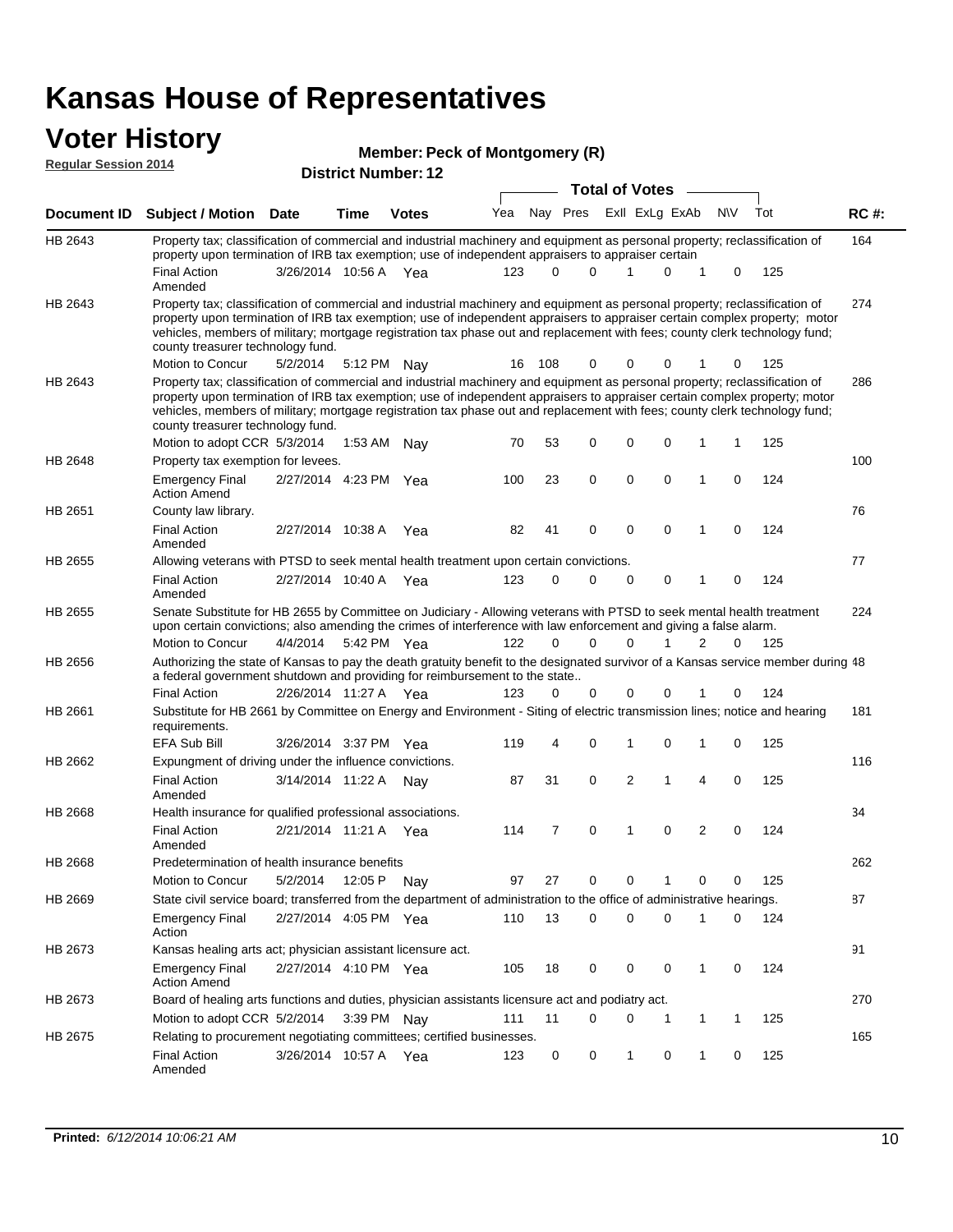#### **Voter History Regular Session 2014**

| <b>Member: Peck of Montgomery (R)</b> |  |  |
|---------------------------------------|--|--|
|---------------------------------------|--|--|

| noguidi ocoololi 4014 |                                                                                                                                                                                                                                                                                               |                       |                       | <b>District Number: 12</b> |     |    |          |                         |              |   |              |     |             |
|-----------------------|-----------------------------------------------------------------------------------------------------------------------------------------------------------------------------------------------------------------------------------------------------------------------------------------------|-----------------------|-----------------------|----------------------------|-----|----|----------|-------------------------|--------------|---|--------------|-----|-------------|
|                       |                                                                                                                                                                                                                                                                                               |                       |                       |                            |     |    |          | <b>Total of Votes</b>   |              |   |              |     |             |
| Document ID           | Subject / Motion Date                                                                                                                                                                                                                                                                         |                       | <b>Time</b>           | <b>Votes</b>               | Yea |    |          | Nay Pres ExII ExLg ExAb |              |   | N\V          | Tot | <b>RC#:</b> |
| HB 2681               | Substitute for HB2681 by Committee on Veterans, Military, and Homeland Security--Abolishing the Kansas commission on<br>veterans affairs; creating the Kansas commission on veterans affairs office within the executive branch of government.<br>Final Action Sub Bill 3/20/2014 11:18 A Yea |                       |                       |                            | 123 | 0  | $\Omega$ | $\Omega$                | 1            | 1 | $\Omega$     | 125 | 132         |
| HB 2681               | Substitute for HB2681 by Committee on Veterans, Military, and Homeland Security - Abolishing the Kansas commission on<br>veterans affairs; creating the Kansas commission on veterans affairs office within the executive branch of government.                                               |                       |                       |                            |     |    |          |                         |              |   |              |     | 219         |
|                       | Motion to Concur                                                                                                                                                                                                                                                                              | 4/4/2014              | 11:41 A               | Yea                        | 122 | 0  | 0        | 1                       | 1            | 1 | 0            | 125 |             |
| HB 2684               | Allocating moneys from driver's license fees to the judicial branch nonjudicial salary adjustment fund.                                                                                                                                                                                       |                       |                       |                            |     |    |          |                         |              |   |              |     | 78          |
|                       | <b>Final Action</b>                                                                                                                                                                                                                                                                           | 2/27/2014 10:41 A     |                       | Nav                        | 93  | 30 | 0        | 0                       | 0            | 1 | $\mathbf 0$  | 124 |             |
| HB 2687               | Unclaimed property act and hearings.                                                                                                                                                                                                                                                          |                       |                       |                            |     |    |          |                         |              |   |              |     | 59          |
|                       | <b>Final Action</b>                                                                                                                                                                                                                                                                           |                       | 2/26/2014 11:44 A     | Yea                        | 119 | 4  | 0        | 0                       | $\mathbf 0$  | 1 | 0            | 124 |             |
| HB 2687               | Unclaimed property act and hearings.                                                                                                                                                                                                                                                          |                       |                       |                            |     |    |          |                         |              |   |              |     | 251         |
|                       | Motion to Concur                                                                                                                                                                                                                                                                              | 5/1/2014              |                       | 1:56 PM Yea                | 125 | 0  | 0        | 0                       | 0            | 0 | 0            | 125 |             |
| HB 2689               | Amending which convictions are counted for driving while license canceled, suspended or revoked.                                                                                                                                                                                              |                       |                       |                            |     |    |          |                         |              |   |              |     | 231         |
|                       | <b>Final Action</b><br>Amended                                                                                                                                                                                                                                                                | 4/5/2014              | 10:23 A               | Yea                        | 121 | 0  | 0        | 0                       | 0            | 4 | 0            | 125 |             |
| HB 2693               | Providing for testing by community colleges for commercial driver's licenses and allowing temporary commercial driver's<br>license holders the ability to drive class A commercial vehicles.                                                                                                  |                       |                       |                            |     |    |          |                         |              |   |              |     | 104         |
|                       | <b>Emergency Final</b><br><b>Action Amend</b>                                                                                                                                                                                                                                                 | 2/27/2014 4:28 PM Yea |                       |                            | 123 | 0  | 0        | 0                       | 0            | 1 | 0            | 124 |             |
| HB 2693               | Senate Substitute for HB 2693 by Committee on Transportation - Providing for testing by community colleges for commercial 255<br>driver's licenses; entities serving as driver's licenses examiners.                                                                                          |                       |                       |                            |     |    |          |                         |              |   |              |     |             |
|                       | Motion to adopt CCR 5/1/2014 4:42 PM Yea                                                                                                                                                                                                                                                      |                       |                       |                            | 125 | 0  | 0        | 0                       | 0            | 0 | 0            | 125 |             |
| HB 2715               | Farm machinery and equipment annual highway permits, commercial drivers' license.                                                                                                                                                                                                             |                       |                       |                            |     |    |          |                         |              |   |              |     | 98          |
|                       | <b>Emergency Final</b><br><b>Action Amend</b>                                                                                                                                                                                                                                                 | 2/27/2014 4:21 PM Yea |                       |                            | 123 | 0  | 0        | 0                       | 0            | 1 | 0            | 124 |             |
| HB 2717               | Registration of operators of assisted living, residential health care, home plus or adult day care facilities.                                                                                                                                                                                |                       |                       |                            |     |    |          |                         |              |   |              |     | 175         |
|                       | <b>Emergency Final</b><br><b>Action Amend</b>                                                                                                                                                                                                                                                 | 3/26/2014 3:29 PM Yea |                       |                            | 114 | 9  | 0        | 1                       | 0            | 1 | 0            | 125 |             |
| HB 2721               | Substitute for Substitute for HB 2721 by Committee on Commerce, Labor and Economic Development †Enacting the<br>business entity standard treatment act.                                                                                                                                       |                       |                       |                            |     |    |          |                         |              |   |              |     | 117         |
|                       | Final Action Sub Bill 3/14/2014 11:23 A Yea                                                                                                                                                                                                                                                   |                       |                       |                            | 118 | 0  | 0        | 2                       |              |   | 0            | 125 |             |
| HB 2721               | Substitute for Substitute for HB 2721 by Committee on Commerce, Labor and Economic Development - Enacting the business 273<br>entity standard treatment act.                                                                                                                                  |                       |                       |                            |     |    |          |                         |              |   |              |     |             |
|                       | Motion to Concur                                                                                                                                                                                                                                                                              | 5/2/2014              |                       | 3:59 PM Yea                | 122 | 0  | 0        | 0                       | 1            | 1 | 1            | 125 |             |
| HB 2724               | Uniform commercial driver's license act; definition of tank vehicle.                                                                                                                                                                                                                          |                       |                       |                            |     |    |          |                         |              |   |              |     | 99          |
|                       | <b>Emergency Final</b><br>Action                                                                                                                                                                                                                                                              | 2/27/2014 4:22 PM Yea |                       |                            | 122 | 1  | 0        | 0                       | 0            | 1 | 0            | 124 |             |
| HB 2727               | Expiration of license plates and placards for individuals with disability.                                                                                                                                                                                                                    |                       |                       |                            |     |    |          |                         |              |   |              |     | 88          |
|                       | <b>Emergency Final</b><br>Action                                                                                                                                                                                                                                                              |                       | 2/27/2014 4:06 PM Yea |                            | 123 | 0  | 0        | 0                       | 0            | 1 | 0            | 124 |             |
| HB 2728               | Permits for the operation of salvage vehicles no longer required to be prepared in triplicate.                                                                                                                                                                                                |                       |                       |                            |     |    |          |                         |              |   |              |     | 89          |
|                       | <b>Emergency Final</b><br>Action                                                                                                                                                                                                                                                              | 2/27/2014 4:07 PM Yea |                       |                            | 122 | 1  | 0        | 0                       | 0            | 1 | 0            | 124 |             |
| HB 2728               | Permits for the operation of salvage vehicles no longer required to be prepared in triplicate.                                                                                                                                                                                                |                       |                       |                            |     |    |          |                         |              |   |              |     | 192         |
|                       | Motion to Concur                                                                                                                                                                                                                                                                              |                       | 3/31/2014 11:43 A Yea |                            | 122 | 0  | 0        | 1                       | 0            | 2 | 0            | 125 |             |
| HB 2732               | Sales tax authority for Rooks county for constructing or remodeling a jail facility.                                                                                                                                                                                                          |                       |                       |                            |     |    |          |                         |              |   |              |     | 232         |
|                       | <b>Final Action</b>                                                                                                                                                                                                                                                                           | 4/5/2014              |                       | 10:24 A Yea                | 121 | 0  | 0        | 0                       | 0            | 4 | 0            | 125 |             |
| HB 2744               | Insurance; coverage for autism spectrum disorder.                                                                                                                                                                                                                                             |                       |                       |                            |     |    |          |                         |              |   |              |     | 137         |
|                       | <b>Final Action</b>                                                                                                                                                                                                                                                                           | 3/21/2014 10:14 A     |                       | Nay                        | 114 | 3  | 0        | 0                       | $\mathbf{1}$ | 6 | $\mathbf{1}$ | 125 |             |
|                       | Amended                                                                                                                                                                                                                                                                                       |                       |                       |                            |     |    |          |                         |              |   |              |     |             |
| HB 2745               | Tax lien on property voluntarily transferred.                                                                                                                                                                                                                                                 |                       |                       |                            |     |    |          |                         |              |   |              |     | 166         |
|                       | <b>Final Action</b>                                                                                                                                                                                                                                                                           |                       | 3/26/2014 10:58 A     | Yea                        | 123 | 0  | 0        | 1                       | 0            | 1 | 0            | 125 |             |
|                       | Printed: 6/12/2014 10:06:21 AM                                                                                                                                                                                                                                                                |                       |                       |                            |     |    |          |                         |              |   |              |     | 11          |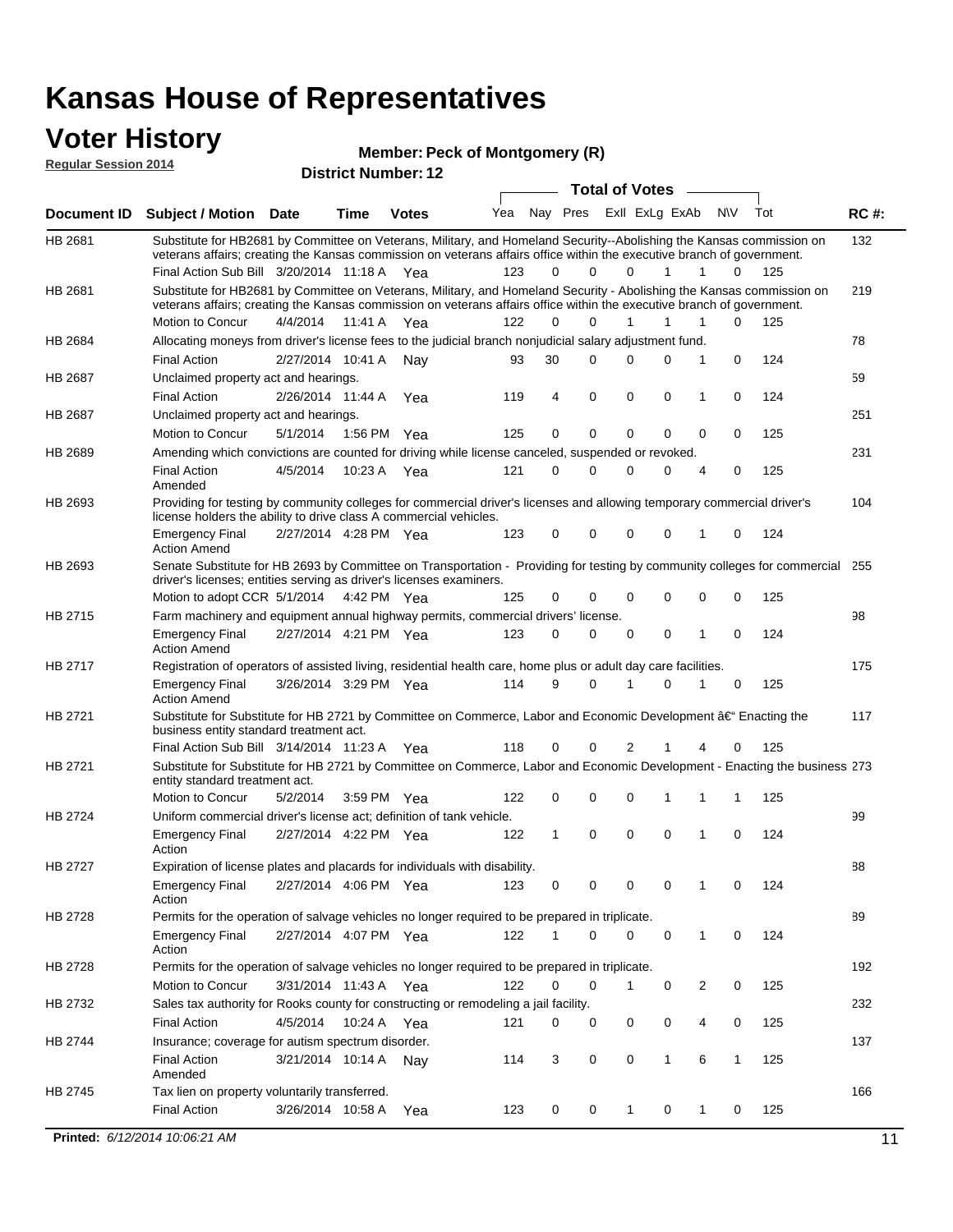## **Voter History**

**Regular Session 2014**

#### **Member: Peck of Montgomery (R)**

| Nay Pres<br>Exll ExLg ExAb<br>N\V<br>Tot<br>Yea<br><b>RC#:</b><br>Document ID Subject / Motion Date<br>Time<br><b>Votes</b><br>HB 2755<br>140<br>Repealing the sunset on the Kansas taxpayer transparency act.<br>122<br>0<br>0<br>0<br>0<br>3<br>0<br>125<br><b>Final Action</b><br>3/24/2014 10:13 A<br>Yea<br>HB 2767<br>167<br>State child death review board.<br><b>Final Action</b><br>3/26/2014 10:59 A<br>123<br>0<br>0<br>1<br>$\mathbf 0$<br>1<br>125<br>0<br>Yea<br>Amended<br><b>HCR 5029</b><br>95<br>Urging the Kansas bureau of investigation to establish a blue alert system for the state of Kansas.<br>2/27/2014 4:15 PM Yea<br>121<br>2<br>0<br>0<br>0<br>0<br>124<br><b>Emergency Final</b><br>1<br><b>Action Amend</b><br><b>HCR 5031</b><br>125<br>Urging Congress to provide for the prompt payment of disability compensation to U.S. Veterans.<br>$\overline{2}$<br><b>Final Action</b><br>122<br>$\Omega$<br>$\Omega$<br>0<br>1<br>125<br>3/19/2014 11:21 A Yea<br>0<br>109<br>HR 6049<br>Resolution encouraging the creation of a Kansas plan for comprehensive treatment of chronic obstruction pulmonary<br>disease.<br>0<br>2<br>$\overline{2}$<br>$\mathbf 0$<br>125<br><b>Emergency Final</b><br>3/6/2014<br>11:24 A<br>Yea<br>120<br>0<br>1<br><b>Action Amend</b><br>HR 6063<br>143<br>Urging the President to extend the qualifications for the Women's Army Corps Service Medal.<br>3/25/2014 10:11 A Yea<br>123<br>$\Omega$<br>$\Omega$<br>1<br>$\Omega$<br>1<br>125<br><b>Final Action</b><br>0<br>House Substitute for SB 40 by Committee on Corrections and Juvenile Justice †Secretary of corrections; including juvenile<br>SB 40<br>123<br>offenders in the prison made goods act; authorizing use of correctional industries funds for payment of<br>Final Action Sub Bill 3/17/2014 11:23 A Yea<br>0<br>0<br>125<br>123<br>0<br>0<br><sup>0</sup><br>2<br>174<br>SB 54<br>Medical assistance recovery program; rules and regulations.<br>$\mathbf 0$<br>$\mathbf 0$<br>28<br>1<br>0<br>125<br><b>Emergency Final</b><br>3/26/2014 3:28 PM Yea<br>95<br>1<br><b>Action Amend</b><br>214<br>SB 54<br>Amendments to statutes regulating abortions.<br>112<br>11<br>0<br>$\mathbf 0$<br>1<br>0<br>125<br>Motion to Adopt CCR 4/4/2014 9:59 AM Yea<br>State use law; purchases by municipalities; committee sunset date and chairperson selection.<br>280<br>SB 63<br>Motion to adopt CCR 5/2/2014<br>0<br>0<br>1<br>0<br>125<br>8:52 PM Yea<br>124<br>0<br>0<br>184<br>SB 99<br>Lobbyists defined.<br>6<br>0<br>$\mathbf 0$<br>$\mathbf{1}$<br>0<br>125<br><b>Emergency Final</b><br>3/26/2014 3:41 PM Yea<br>117<br>1<br>Action<br>House Substitute for SB 147 by Committee on Agriculture and Natural Resources †Amending the powers and duties of the 133<br>SB 147<br>Kansas department of agriculture division of conservation and the state conservation commission.<br>Final Action Sub Bill 3/20/2014 11:19 A Yea<br>$\Omega$<br>0<br>125<br>123<br>0<br>1<br>1<br>0<br>Amended<br><b>SB 218</b><br>House Substitute for SB 218 by Committee on Appropriations-Education; relating to the financing and instruction thereof;<br>226<br>making and concerning appropriations for the fiscal years ending June 30, 2014, and June 30, 2015, for certain agencies.<br>Final Action Sub Bill 4/4/2014 6:17 PM Nay<br>31<br>$\Omega$<br>1<br>$\overline{2}$<br>125<br>0<br>0<br>91<br>Amended<br>House Substitute for SB 218 by Committee on Appropriations-Education; relating to the financing and instruction thereof;<br>SB 218<br>237<br>making and concerning appropriations for the fiscal years ending June 30, 2014, and June 30, 2015, for certain agencies.<br>67<br>0<br>Sub Motion to Adopt 4/6/2014 12:51 A Yea<br>55<br>0<br>0<br>3<br>0<br>- 125<br>CCR<br>134<br>SB 231<br>House Substitute for SB 231 †Concerning valuation and appeals; renaming the state court of tax appeals; timing of<br>decisions.<br>Final Action Sub Bill 3/20/2014 11:21 A Yea<br>123<br>0<br>0<br>0<br>1<br>125<br>1<br>0<br>Amended<br>House Substitute for SB 231 - Concerning valuation and appeals; renaming the state court of tax appeals; timing of<br>281<br>SB 231<br>decisions<br>125<br>Motion to Adopt CCR 5/2/2014<br>0<br>0<br>0<br>8:56 PM Yea<br>124<br>0<br>0<br>1<br>House Substitute for SB 245 by Committee on Appropriations - Appropriations for FY 2014, FY 2015, and FY 2016 for the<br>13<br>SB 245<br>department of corrections; capital improvement projects.<br>Final Action Sub Bill 2/13/2014 11:34 A Yea<br>79<br>41<br>0<br>3<br>0<br>124<br>1<br>0<br>Amended |  |  |  |  | <b>Total of Votes</b> |  |  |
|------------------------------------------------------------------------------------------------------------------------------------------------------------------------------------------------------------------------------------------------------------------------------------------------------------------------------------------------------------------------------------------------------------------------------------------------------------------------------------------------------------------------------------------------------------------------------------------------------------------------------------------------------------------------------------------------------------------------------------------------------------------------------------------------------------------------------------------------------------------------------------------------------------------------------------------------------------------------------------------------------------------------------------------------------------------------------------------------------------------------------------------------------------------------------------------------------------------------------------------------------------------------------------------------------------------------------------------------------------------------------------------------------------------------------------------------------------------------------------------------------------------------------------------------------------------------------------------------------------------------------------------------------------------------------------------------------------------------------------------------------------------------------------------------------------------------------------------------------------------------------------------------------------------------------------------------------------------------------------------------------------------------------------------------------------------------------------------------------------------------------------------------------------------------------------------------------------------------------------------------------------------------------------------------------------------------------------------------------------------------------------------------------------------------------------------------------------------------------------------------------------------------------------------------------------------------------------------------------------------------------------------------------------------------------------------------------------------------------------------------------------------------------------------------------------------------------------------------------------------------------------------------------------------------------------------------------------------------------------------------------------------------------------------------------------------------------------------------------------------------------------------------------------------------------------------------------------------------------------------------------------------------------------------------------------------------------------------------------------------------------------------------------------------------------------------------------------------------------------------------------------------------------------------------------------------------------------------------------------------------------------------------------------------------------------------------------------------------------------------------------------------------------------------------------------------------------------------------------------------------------------------------------------------------------------------------------------------------------------------------------------------------------------------------------------------------------------------------------------------------------------------------------------------------------------------------------------------------------------------------------------------------------------------------------------------------------------------------------------------------------------------------------------------------------------------------------------------------------------------------------------------------------------------------------------------------------------------------------------------------------------------|--|--|--|--|-----------------------|--|--|
|                                                                                                                                                                                                                                                                                                                                                                                                                                                                                                                                                                                                                                                                                                                                                                                                                                                                                                                                                                                                                                                                                                                                                                                                                                                                                                                                                                                                                                                                                                                                                                                                                                                                                                                                                                                                                                                                                                                                                                                                                                                                                                                                                                                                                                                                                                                                                                                                                                                                                                                                                                                                                                                                                                                                                                                                                                                                                                                                                                                                                                                                                                                                                                                                                                                                                                                                                                                                                                                                                                                                                                                                                                                                                                                                                                                                                                                                                                                                                                                                                                                                                                                                                                                                                                                                                                                                                                                                                                                                                                                                                                                                                                          |  |  |  |  |                       |  |  |
|                                                                                                                                                                                                                                                                                                                                                                                                                                                                                                                                                                                                                                                                                                                                                                                                                                                                                                                                                                                                                                                                                                                                                                                                                                                                                                                                                                                                                                                                                                                                                                                                                                                                                                                                                                                                                                                                                                                                                                                                                                                                                                                                                                                                                                                                                                                                                                                                                                                                                                                                                                                                                                                                                                                                                                                                                                                                                                                                                                                                                                                                                                                                                                                                                                                                                                                                                                                                                                                                                                                                                                                                                                                                                                                                                                                                                                                                                                                                                                                                                                                                                                                                                                                                                                                                                                                                                                                                                                                                                                                                                                                                                                          |  |  |  |  |                       |  |  |
|                                                                                                                                                                                                                                                                                                                                                                                                                                                                                                                                                                                                                                                                                                                                                                                                                                                                                                                                                                                                                                                                                                                                                                                                                                                                                                                                                                                                                                                                                                                                                                                                                                                                                                                                                                                                                                                                                                                                                                                                                                                                                                                                                                                                                                                                                                                                                                                                                                                                                                                                                                                                                                                                                                                                                                                                                                                                                                                                                                                                                                                                                                                                                                                                                                                                                                                                                                                                                                                                                                                                                                                                                                                                                                                                                                                                                                                                                                                                                                                                                                                                                                                                                                                                                                                                                                                                                                                                                                                                                                                                                                                                                                          |  |  |  |  |                       |  |  |
|                                                                                                                                                                                                                                                                                                                                                                                                                                                                                                                                                                                                                                                                                                                                                                                                                                                                                                                                                                                                                                                                                                                                                                                                                                                                                                                                                                                                                                                                                                                                                                                                                                                                                                                                                                                                                                                                                                                                                                                                                                                                                                                                                                                                                                                                                                                                                                                                                                                                                                                                                                                                                                                                                                                                                                                                                                                                                                                                                                                                                                                                                                                                                                                                                                                                                                                                                                                                                                                                                                                                                                                                                                                                                                                                                                                                                                                                                                                                                                                                                                                                                                                                                                                                                                                                                                                                                                                                                                                                                                                                                                                                                                          |  |  |  |  |                       |  |  |
|                                                                                                                                                                                                                                                                                                                                                                                                                                                                                                                                                                                                                                                                                                                                                                                                                                                                                                                                                                                                                                                                                                                                                                                                                                                                                                                                                                                                                                                                                                                                                                                                                                                                                                                                                                                                                                                                                                                                                                                                                                                                                                                                                                                                                                                                                                                                                                                                                                                                                                                                                                                                                                                                                                                                                                                                                                                                                                                                                                                                                                                                                                                                                                                                                                                                                                                                                                                                                                                                                                                                                                                                                                                                                                                                                                                                                                                                                                                                                                                                                                                                                                                                                                                                                                                                                                                                                                                                                                                                                                                                                                                                                                          |  |  |  |  |                       |  |  |
|                                                                                                                                                                                                                                                                                                                                                                                                                                                                                                                                                                                                                                                                                                                                                                                                                                                                                                                                                                                                                                                                                                                                                                                                                                                                                                                                                                                                                                                                                                                                                                                                                                                                                                                                                                                                                                                                                                                                                                                                                                                                                                                                                                                                                                                                                                                                                                                                                                                                                                                                                                                                                                                                                                                                                                                                                                                                                                                                                                                                                                                                                                                                                                                                                                                                                                                                                                                                                                                                                                                                                                                                                                                                                                                                                                                                                                                                                                                                                                                                                                                                                                                                                                                                                                                                                                                                                                                                                                                                                                                                                                                                                                          |  |  |  |  |                       |  |  |
|                                                                                                                                                                                                                                                                                                                                                                                                                                                                                                                                                                                                                                                                                                                                                                                                                                                                                                                                                                                                                                                                                                                                                                                                                                                                                                                                                                                                                                                                                                                                                                                                                                                                                                                                                                                                                                                                                                                                                                                                                                                                                                                                                                                                                                                                                                                                                                                                                                                                                                                                                                                                                                                                                                                                                                                                                                                                                                                                                                                                                                                                                                                                                                                                                                                                                                                                                                                                                                                                                                                                                                                                                                                                                                                                                                                                                                                                                                                                                                                                                                                                                                                                                                                                                                                                                                                                                                                                                                                                                                                                                                                                                                          |  |  |  |  |                       |  |  |
|                                                                                                                                                                                                                                                                                                                                                                                                                                                                                                                                                                                                                                                                                                                                                                                                                                                                                                                                                                                                                                                                                                                                                                                                                                                                                                                                                                                                                                                                                                                                                                                                                                                                                                                                                                                                                                                                                                                                                                                                                                                                                                                                                                                                                                                                                                                                                                                                                                                                                                                                                                                                                                                                                                                                                                                                                                                                                                                                                                                                                                                                                                                                                                                                                                                                                                                                                                                                                                                                                                                                                                                                                                                                                                                                                                                                                                                                                                                                                                                                                                                                                                                                                                                                                                                                                                                                                                                                                                                                                                                                                                                                                                          |  |  |  |  |                       |  |  |
|                                                                                                                                                                                                                                                                                                                                                                                                                                                                                                                                                                                                                                                                                                                                                                                                                                                                                                                                                                                                                                                                                                                                                                                                                                                                                                                                                                                                                                                                                                                                                                                                                                                                                                                                                                                                                                                                                                                                                                                                                                                                                                                                                                                                                                                                                                                                                                                                                                                                                                                                                                                                                                                                                                                                                                                                                                                                                                                                                                                                                                                                                                                                                                                                                                                                                                                                                                                                                                                                                                                                                                                                                                                                                                                                                                                                                                                                                                                                                                                                                                                                                                                                                                                                                                                                                                                                                                                                                                                                                                                                                                                                                                          |  |  |  |  |                       |  |  |
|                                                                                                                                                                                                                                                                                                                                                                                                                                                                                                                                                                                                                                                                                                                                                                                                                                                                                                                                                                                                                                                                                                                                                                                                                                                                                                                                                                                                                                                                                                                                                                                                                                                                                                                                                                                                                                                                                                                                                                                                                                                                                                                                                                                                                                                                                                                                                                                                                                                                                                                                                                                                                                                                                                                                                                                                                                                                                                                                                                                                                                                                                                                                                                                                                                                                                                                                                                                                                                                                                                                                                                                                                                                                                                                                                                                                                                                                                                                                                                                                                                                                                                                                                                                                                                                                                                                                                                                                                                                                                                                                                                                                                                          |  |  |  |  |                       |  |  |
|                                                                                                                                                                                                                                                                                                                                                                                                                                                                                                                                                                                                                                                                                                                                                                                                                                                                                                                                                                                                                                                                                                                                                                                                                                                                                                                                                                                                                                                                                                                                                                                                                                                                                                                                                                                                                                                                                                                                                                                                                                                                                                                                                                                                                                                                                                                                                                                                                                                                                                                                                                                                                                                                                                                                                                                                                                                                                                                                                                                                                                                                                                                                                                                                                                                                                                                                                                                                                                                                                                                                                                                                                                                                                                                                                                                                                                                                                                                                                                                                                                                                                                                                                                                                                                                                                                                                                                                                                                                                                                                                                                                                                                          |  |  |  |  |                       |  |  |
|                                                                                                                                                                                                                                                                                                                                                                                                                                                                                                                                                                                                                                                                                                                                                                                                                                                                                                                                                                                                                                                                                                                                                                                                                                                                                                                                                                                                                                                                                                                                                                                                                                                                                                                                                                                                                                                                                                                                                                                                                                                                                                                                                                                                                                                                                                                                                                                                                                                                                                                                                                                                                                                                                                                                                                                                                                                                                                                                                                                                                                                                                                                                                                                                                                                                                                                                                                                                                                                                                                                                                                                                                                                                                                                                                                                                                                                                                                                                                                                                                                                                                                                                                                                                                                                                                                                                                                                                                                                                                                                                                                                                                                          |  |  |  |  |                       |  |  |
|                                                                                                                                                                                                                                                                                                                                                                                                                                                                                                                                                                                                                                                                                                                                                                                                                                                                                                                                                                                                                                                                                                                                                                                                                                                                                                                                                                                                                                                                                                                                                                                                                                                                                                                                                                                                                                                                                                                                                                                                                                                                                                                                                                                                                                                                                                                                                                                                                                                                                                                                                                                                                                                                                                                                                                                                                                                                                                                                                                                                                                                                                                                                                                                                                                                                                                                                                                                                                                                                                                                                                                                                                                                                                                                                                                                                                                                                                                                                                                                                                                                                                                                                                                                                                                                                                                                                                                                                                                                                                                                                                                                                                                          |  |  |  |  |                       |  |  |
|                                                                                                                                                                                                                                                                                                                                                                                                                                                                                                                                                                                                                                                                                                                                                                                                                                                                                                                                                                                                                                                                                                                                                                                                                                                                                                                                                                                                                                                                                                                                                                                                                                                                                                                                                                                                                                                                                                                                                                                                                                                                                                                                                                                                                                                                                                                                                                                                                                                                                                                                                                                                                                                                                                                                                                                                                                                                                                                                                                                                                                                                                                                                                                                                                                                                                                                                                                                                                                                                                                                                                                                                                                                                                                                                                                                                                                                                                                                                                                                                                                                                                                                                                                                                                                                                                                                                                                                                                                                                                                                                                                                                                                          |  |  |  |  |                       |  |  |
|                                                                                                                                                                                                                                                                                                                                                                                                                                                                                                                                                                                                                                                                                                                                                                                                                                                                                                                                                                                                                                                                                                                                                                                                                                                                                                                                                                                                                                                                                                                                                                                                                                                                                                                                                                                                                                                                                                                                                                                                                                                                                                                                                                                                                                                                                                                                                                                                                                                                                                                                                                                                                                                                                                                                                                                                                                                                                                                                                                                                                                                                                                                                                                                                                                                                                                                                                                                                                                                                                                                                                                                                                                                                                                                                                                                                                                                                                                                                                                                                                                                                                                                                                                                                                                                                                                                                                                                                                                                                                                                                                                                                                                          |  |  |  |  |                       |  |  |
|                                                                                                                                                                                                                                                                                                                                                                                                                                                                                                                                                                                                                                                                                                                                                                                                                                                                                                                                                                                                                                                                                                                                                                                                                                                                                                                                                                                                                                                                                                                                                                                                                                                                                                                                                                                                                                                                                                                                                                                                                                                                                                                                                                                                                                                                                                                                                                                                                                                                                                                                                                                                                                                                                                                                                                                                                                                                                                                                                                                                                                                                                                                                                                                                                                                                                                                                                                                                                                                                                                                                                                                                                                                                                                                                                                                                                                                                                                                                                                                                                                                                                                                                                                                                                                                                                                                                                                                                                                                                                                                                                                                                                                          |  |  |  |  |                       |  |  |
|                                                                                                                                                                                                                                                                                                                                                                                                                                                                                                                                                                                                                                                                                                                                                                                                                                                                                                                                                                                                                                                                                                                                                                                                                                                                                                                                                                                                                                                                                                                                                                                                                                                                                                                                                                                                                                                                                                                                                                                                                                                                                                                                                                                                                                                                                                                                                                                                                                                                                                                                                                                                                                                                                                                                                                                                                                                                                                                                                                                                                                                                                                                                                                                                                                                                                                                                                                                                                                                                                                                                                                                                                                                                                                                                                                                                                                                                                                                                                                                                                                                                                                                                                                                                                                                                                                                                                                                                                                                                                                                                                                                                                                          |  |  |  |  |                       |  |  |
|                                                                                                                                                                                                                                                                                                                                                                                                                                                                                                                                                                                                                                                                                                                                                                                                                                                                                                                                                                                                                                                                                                                                                                                                                                                                                                                                                                                                                                                                                                                                                                                                                                                                                                                                                                                                                                                                                                                                                                                                                                                                                                                                                                                                                                                                                                                                                                                                                                                                                                                                                                                                                                                                                                                                                                                                                                                                                                                                                                                                                                                                                                                                                                                                                                                                                                                                                                                                                                                                                                                                                                                                                                                                                                                                                                                                                                                                                                                                                                                                                                                                                                                                                                                                                                                                                                                                                                                                                                                                                                                                                                                                                                          |  |  |  |  |                       |  |  |
|                                                                                                                                                                                                                                                                                                                                                                                                                                                                                                                                                                                                                                                                                                                                                                                                                                                                                                                                                                                                                                                                                                                                                                                                                                                                                                                                                                                                                                                                                                                                                                                                                                                                                                                                                                                                                                                                                                                                                                                                                                                                                                                                                                                                                                                                                                                                                                                                                                                                                                                                                                                                                                                                                                                                                                                                                                                                                                                                                                                                                                                                                                                                                                                                                                                                                                                                                                                                                                                                                                                                                                                                                                                                                                                                                                                                                                                                                                                                                                                                                                                                                                                                                                                                                                                                                                                                                                                                                                                                                                                                                                                                                                          |  |  |  |  |                       |  |  |
|                                                                                                                                                                                                                                                                                                                                                                                                                                                                                                                                                                                                                                                                                                                                                                                                                                                                                                                                                                                                                                                                                                                                                                                                                                                                                                                                                                                                                                                                                                                                                                                                                                                                                                                                                                                                                                                                                                                                                                                                                                                                                                                                                                                                                                                                                                                                                                                                                                                                                                                                                                                                                                                                                                                                                                                                                                                                                                                                                                                                                                                                                                                                                                                                                                                                                                                                                                                                                                                                                                                                                                                                                                                                                                                                                                                                                                                                                                                                                                                                                                                                                                                                                                                                                                                                                                                                                                                                                                                                                                                                                                                                                                          |  |  |  |  |                       |  |  |
|                                                                                                                                                                                                                                                                                                                                                                                                                                                                                                                                                                                                                                                                                                                                                                                                                                                                                                                                                                                                                                                                                                                                                                                                                                                                                                                                                                                                                                                                                                                                                                                                                                                                                                                                                                                                                                                                                                                                                                                                                                                                                                                                                                                                                                                                                                                                                                                                                                                                                                                                                                                                                                                                                                                                                                                                                                                                                                                                                                                                                                                                                                                                                                                                                                                                                                                                                                                                                                                                                                                                                                                                                                                                                                                                                                                                                                                                                                                                                                                                                                                                                                                                                                                                                                                                                                                                                                                                                                                                                                                                                                                                                                          |  |  |  |  |                       |  |  |
|                                                                                                                                                                                                                                                                                                                                                                                                                                                                                                                                                                                                                                                                                                                                                                                                                                                                                                                                                                                                                                                                                                                                                                                                                                                                                                                                                                                                                                                                                                                                                                                                                                                                                                                                                                                                                                                                                                                                                                                                                                                                                                                                                                                                                                                                                                                                                                                                                                                                                                                                                                                                                                                                                                                                                                                                                                                                                                                                                                                                                                                                                                                                                                                                                                                                                                                                                                                                                                                                                                                                                                                                                                                                                                                                                                                                                                                                                                                                                                                                                                                                                                                                                                                                                                                                                                                                                                                                                                                                                                                                                                                                                                          |  |  |  |  |                       |  |  |
|                                                                                                                                                                                                                                                                                                                                                                                                                                                                                                                                                                                                                                                                                                                                                                                                                                                                                                                                                                                                                                                                                                                                                                                                                                                                                                                                                                                                                                                                                                                                                                                                                                                                                                                                                                                                                                                                                                                                                                                                                                                                                                                                                                                                                                                                                                                                                                                                                                                                                                                                                                                                                                                                                                                                                                                                                                                                                                                                                                                                                                                                                                                                                                                                                                                                                                                                                                                                                                                                                                                                                                                                                                                                                                                                                                                                                                                                                                                                                                                                                                                                                                                                                                                                                                                                                                                                                                                                                                                                                                                                                                                                                                          |  |  |  |  |                       |  |  |
|                                                                                                                                                                                                                                                                                                                                                                                                                                                                                                                                                                                                                                                                                                                                                                                                                                                                                                                                                                                                                                                                                                                                                                                                                                                                                                                                                                                                                                                                                                                                                                                                                                                                                                                                                                                                                                                                                                                                                                                                                                                                                                                                                                                                                                                                                                                                                                                                                                                                                                                                                                                                                                                                                                                                                                                                                                                                                                                                                                                                                                                                                                                                                                                                                                                                                                                                                                                                                                                                                                                                                                                                                                                                                                                                                                                                                                                                                                                                                                                                                                                                                                                                                                                                                                                                                                                                                                                                                                                                                                                                                                                                                                          |  |  |  |  |                       |  |  |
|                                                                                                                                                                                                                                                                                                                                                                                                                                                                                                                                                                                                                                                                                                                                                                                                                                                                                                                                                                                                                                                                                                                                                                                                                                                                                                                                                                                                                                                                                                                                                                                                                                                                                                                                                                                                                                                                                                                                                                                                                                                                                                                                                                                                                                                                                                                                                                                                                                                                                                                                                                                                                                                                                                                                                                                                                                                                                                                                                                                                                                                                                                                                                                                                                                                                                                                                                                                                                                                                                                                                                                                                                                                                                                                                                                                                                                                                                                                                                                                                                                                                                                                                                                                                                                                                                                                                                                                                                                                                                                                                                                                                                                          |  |  |  |  |                       |  |  |
|                                                                                                                                                                                                                                                                                                                                                                                                                                                                                                                                                                                                                                                                                                                                                                                                                                                                                                                                                                                                                                                                                                                                                                                                                                                                                                                                                                                                                                                                                                                                                                                                                                                                                                                                                                                                                                                                                                                                                                                                                                                                                                                                                                                                                                                                                                                                                                                                                                                                                                                                                                                                                                                                                                                                                                                                                                                                                                                                                                                                                                                                                                                                                                                                                                                                                                                                                                                                                                                                                                                                                                                                                                                                                                                                                                                                                                                                                                                                                                                                                                                                                                                                                                                                                                                                                                                                                                                                                                                                                                                                                                                                                                          |  |  |  |  |                       |  |  |
|                                                                                                                                                                                                                                                                                                                                                                                                                                                                                                                                                                                                                                                                                                                                                                                                                                                                                                                                                                                                                                                                                                                                                                                                                                                                                                                                                                                                                                                                                                                                                                                                                                                                                                                                                                                                                                                                                                                                                                                                                                                                                                                                                                                                                                                                                                                                                                                                                                                                                                                                                                                                                                                                                                                                                                                                                                                                                                                                                                                                                                                                                                                                                                                                                                                                                                                                                                                                                                                                                                                                                                                                                                                                                                                                                                                                                                                                                                                                                                                                                                                                                                                                                                                                                                                                                                                                                                                                                                                                                                                                                                                                                                          |  |  |  |  |                       |  |  |
|                                                                                                                                                                                                                                                                                                                                                                                                                                                                                                                                                                                                                                                                                                                                                                                                                                                                                                                                                                                                                                                                                                                                                                                                                                                                                                                                                                                                                                                                                                                                                                                                                                                                                                                                                                                                                                                                                                                                                                                                                                                                                                                                                                                                                                                                                                                                                                                                                                                                                                                                                                                                                                                                                                                                                                                                                                                                                                                                                                                                                                                                                                                                                                                                                                                                                                                                                                                                                                                                                                                                                                                                                                                                                                                                                                                                                                                                                                                                                                                                                                                                                                                                                                                                                                                                                                                                                                                                                                                                                                                                                                                                                                          |  |  |  |  |                       |  |  |
|                                                                                                                                                                                                                                                                                                                                                                                                                                                                                                                                                                                                                                                                                                                                                                                                                                                                                                                                                                                                                                                                                                                                                                                                                                                                                                                                                                                                                                                                                                                                                                                                                                                                                                                                                                                                                                                                                                                                                                                                                                                                                                                                                                                                                                                                                                                                                                                                                                                                                                                                                                                                                                                                                                                                                                                                                                                                                                                                                                                                                                                                                                                                                                                                                                                                                                                                                                                                                                                                                                                                                                                                                                                                                                                                                                                                                                                                                                                                                                                                                                                                                                                                                                                                                                                                                                                                                                                                                                                                                                                                                                                                                                          |  |  |  |  |                       |  |  |
|                                                                                                                                                                                                                                                                                                                                                                                                                                                                                                                                                                                                                                                                                                                                                                                                                                                                                                                                                                                                                                                                                                                                                                                                                                                                                                                                                                                                                                                                                                                                                                                                                                                                                                                                                                                                                                                                                                                                                                                                                                                                                                                                                                                                                                                                                                                                                                                                                                                                                                                                                                                                                                                                                                                                                                                                                                                                                                                                                                                                                                                                                                                                                                                                                                                                                                                                                                                                                                                                                                                                                                                                                                                                                                                                                                                                                                                                                                                                                                                                                                                                                                                                                                                                                                                                                                                                                                                                                                                                                                                                                                                                                                          |  |  |  |  |                       |  |  |
|                                                                                                                                                                                                                                                                                                                                                                                                                                                                                                                                                                                                                                                                                                                                                                                                                                                                                                                                                                                                                                                                                                                                                                                                                                                                                                                                                                                                                                                                                                                                                                                                                                                                                                                                                                                                                                                                                                                                                                                                                                                                                                                                                                                                                                                                                                                                                                                                                                                                                                                                                                                                                                                                                                                                                                                                                                                                                                                                                                                                                                                                                                                                                                                                                                                                                                                                                                                                                                                                                                                                                                                                                                                                                                                                                                                                                                                                                                                                                                                                                                                                                                                                                                                                                                                                                                                                                                                                                                                                                                                                                                                                                                          |  |  |  |  |                       |  |  |
|                                                                                                                                                                                                                                                                                                                                                                                                                                                                                                                                                                                                                                                                                                                                                                                                                                                                                                                                                                                                                                                                                                                                                                                                                                                                                                                                                                                                                                                                                                                                                                                                                                                                                                                                                                                                                                                                                                                                                                                                                                                                                                                                                                                                                                                                                                                                                                                                                                                                                                                                                                                                                                                                                                                                                                                                                                                                                                                                                                                                                                                                                                                                                                                                                                                                                                                                                                                                                                                                                                                                                                                                                                                                                                                                                                                                                                                                                                                                                                                                                                                                                                                                                                                                                                                                                                                                                                                                                                                                                                                                                                                                                                          |  |  |  |  |                       |  |  |
|                                                                                                                                                                                                                                                                                                                                                                                                                                                                                                                                                                                                                                                                                                                                                                                                                                                                                                                                                                                                                                                                                                                                                                                                                                                                                                                                                                                                                                                                                                                                                                                                                                                                                                                                                                                                                                                                                                                                                                                                                                                                                                                                                                                                                                                                                                                                                                                                                                                                                                                                                                                                                                                                                                                                                                                                                                                                                                                                                                                                                                                                                                                                                                                                                                                                                                                                                                                                                                                                                                                                                                                                                                                                                                                                                                                                                                                                                                                                                                                                                                                                                                                                                                                                                                                                                                                                                                                                                                                                                                                                                                                                                                          |  |  |  |  |                       |  |  |
|                                                                                                                                                                                                                                                                                                                                                                                                                                                                                                                                                                                                                                                                                                                                                                                                                                                                                                                                                                                                                                                                                                                                                                                                                                                                                                                                                                                                                                                                                                                                                                                                                                                                                                                                                                                                                                                                                                                                                                                                                                                                                                                                                                                                                                                                                                                                                                                                                                                                                                                                                                                                                                                                                                                                                                                                                                                                                                                                                                                                                                                                                                                                                                                                                                                                                                                                                                                                                                                                                                                                                                                                                                                                                                                                                                                                                                                                                                                                                                                                                                                                                                                                                                                                                                                                                                                                                                                                                                                                                                                                                                                                                                          |  |  |  |  |                       |  |  |
|                                                                                                                                                                                                                                                                                                                                                                                                                                                                                                                                                                                                                                                                                                                                                                                                                                                                                                                                                                                                                                                                                                                                                                                                                                                                                                                                                                                                                                                                                                                                                                                                                                                                                                                                                                                                                                                                                                                                                                                                                                                                                                                                                                                                                                                                                                                                                                                                                                                                                                                                                                                                                                                                                                                                                                                                                                                                                                                                                                                                                                                                                                                                                                                                                                                                                                                                                                                                                                                                                                                                                                                                                                                                                                                                                                                                                                                                                                                                                                                                                                                                                                                                                                                                                                                                                                                                                                                                                                                                                                                                                                                                                                          |  |  |  |  |                       |  |  |
|                                                                                                                                                                                                                                                                                                                                                                                                                                                                                                                                                                                                                                                                                                                                                                                                                                                                                                                                                                                                                                                                                                                                                                                                                                                                                                                                                                                                                                                                                                                                                                                                                                                                                                                                                                                                                                                                                                                                                                                                                                                                                                                                                                                                                                                                                                                                                                                                                                                                                                                                                                                                                                                                                                                                                                                                                                                                                                                                                                                                                                                                                                                                                                                                                                                                                                                                                                                                                                                                                                                                                                                                                                                                                                                                                                                                                                                                                                                                                                                                                                                                                                                                                                                                                                                                                                                                                                                                                                                                                                                                                                                                                                          |  |  |  |  |                       |  |  |
|                                                                                                                                                                                                                                                                                                                                                                                                                                                                                                                                                                                                                                                                                                                                                                                                                                                                                                                                                                                                                                                                                                                                                                                                                                                                                                                                                                                                                                                                                                                                                                                                                                                                                                                                                                                                                                                                                                                                                                                                                                                                                                                                                                                                                                                                                                                                                                                                                                                                                                                                                                                                                                                                                                                                                                                                                                                                                                                                                                                                                                                                                                                                                                                                                                                                                                                                                                                                                                                                                                                                                                                                                                                                                                                                                                                                                                                                                                                                                                                                                                                                                                                                                                                                                                                                                                                                                                                                                                                                                                                                                                                                                                          |  |  |  |  |                       |  |  |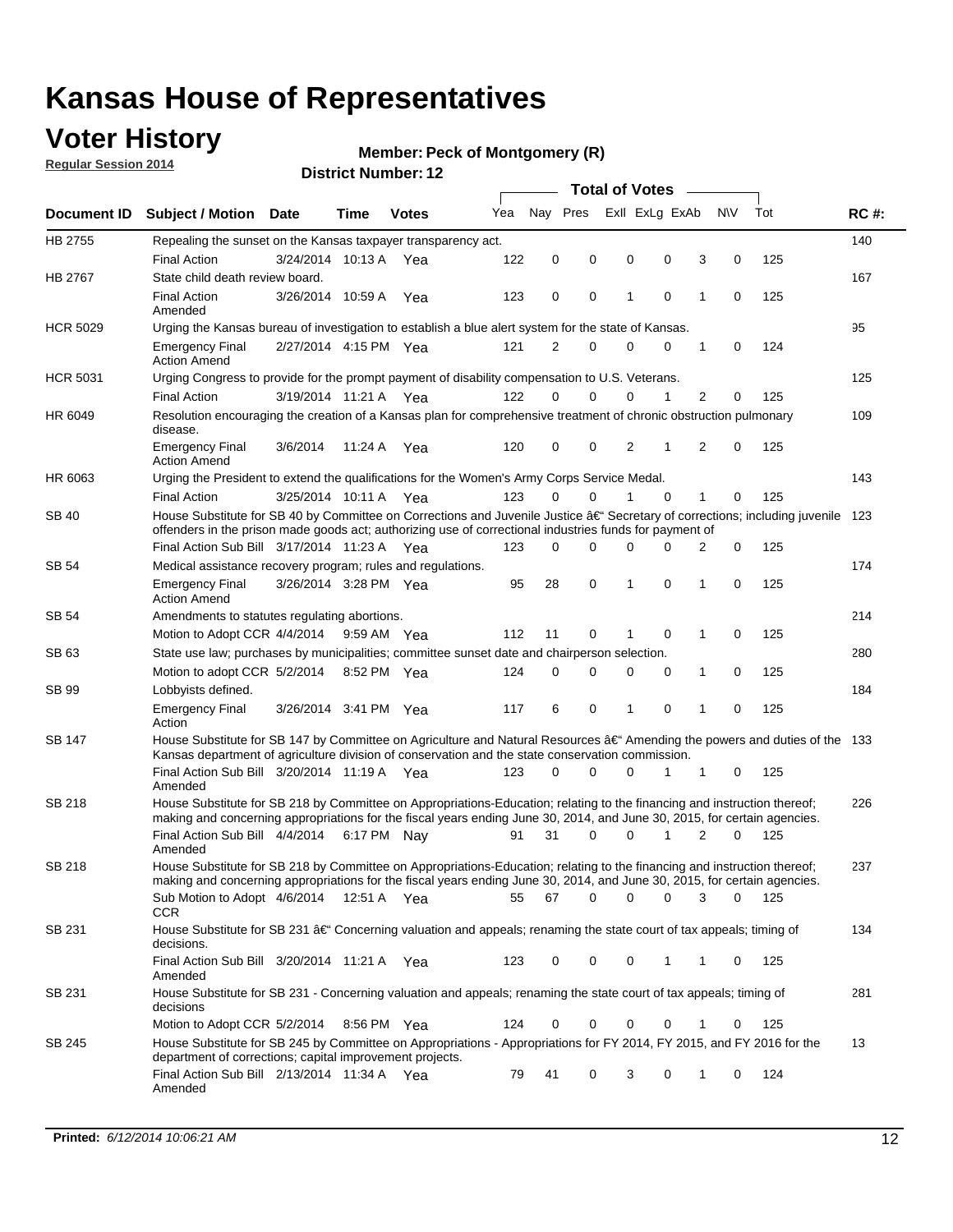#### **Voter History**

#### **Member: Peck of Montgomery (R)**

**Reg** 

| <b>Regular Session 2014</b> |                                                                                                                                                                                                                                                                                                                                                                                                                                                                                                                                                                                                                                                                                                                                                                                                               |                       |             | <b>District Number: 12</b> |     |    |                         |   |              |              |                |   |     |             |
|-----------------------------|---------------------------------------------------------------------------------------------------------------------------------------------------------------------------------------------------------------------------------------------------------------------------------------------------------------------------------------------------------------------------------------------------------------------------------------------------------------------------------------------------------------------------------------------------------------------------------------------------------------------------------------------------------------------------------------------------------------------------------------------------------------------------------------------------------------|-----------------------|-------------|----------------------------|-----|----|-------------------------|---|--------------|--------------|----------------|---|-----|-------------|
|                             |                                                                                                                                                                                                                                                                                                                                                                                                                                                                                                                                                                                                                                                                                                                                                                                                               |                       |             | <b>Total of Votes</b>      |     |    |                         |   |              |              |                |   |     |             |
| Document ID                 | <b>Subject / Motion Date</b>                                                                                                                                                                                                                                                                                                                                                                                                                                                                                                                                                                                                                                                                                                                                                                                  |                       | Time        | <b>Votes</b>               | Yea |    | Nay Pres ExII ExLg ExAb |   |              |              | <b>NIV</b>     |   | Tot | <b>RC#:</b> |
| <b>SB 245</b>               | House Substitute for SB 245 by Committee on Appropriations - Education funding; relating to mineral production; creating the<br>mineral production education fund, crediting 20% of remainder from oil and gas tax into such fund, moneys expended on<br>education; abolishing the oil and gas valuation depletion trust fund; allowing the counties to retain funds already in such<br>county's oil and gas valuation depletion trust fund; concerning school financing sources; proceeds from the tax levied by a<br>school district under authority of K.S.A. 2013 Supp. 72-6431, remitted to the state treasury to the credit of the state school<br>district finance fund not to the district's general fund; making and concerning appropriations for fiscal year 2017.<br>Motion to adopt CCR 5/1/2014 |                       | 5:06 PM Yea |                            | 88  | 37 | 0                       |   | 0            | $\Omega$     | $\Omega$       | 0 | 125 | 258         |
| SB 248                      | Victim notification prior to release of certain inmates.                                                                                                                                                                                                                                                                                                                                                                                                                                                                                                                                                                                                                                                                                                                                                      |                       |             |                            |     |    |                         |   |              |              |                |   |     | 119         |
|                             | <b>Final Action</b>                                                                                                                                                                                                                                                                                                                                                                                                                                                                                                                                                                                                                                                                                                                                                                                           | 3/17/2014 11:18 A     |             | Yea                        | 122 | 0  | $\mathbf 0$             |   | 0            | $\mathbf 0$  | 2              | 1 | 125 |             |
| SB 254                      | Medical assistance recovery program; rules and regulations.                                                                                                                                                                                                                                                                                                                                                                                                                                                                                                                                                                                                                                                                                                                                                   |                       |             |                            |     |    |                         |   |              |              |                |   |     | 179         |
|                             | <b>Emergency Final</b><br>Action                                                                                                                                                                                                                                                                                                                                                                                                                                                                                                                                                                                                                                                                                                                                                                              | 3/26/2014 3:34 PM Yea |             |                            | 123 | 0  | $\mathbf 0$             |   | $\mathbf{1}$ | $\mathbf 0$  | 1              | 0 | 125 |             |
| SB 256                      | Attorney general; costs in criminal appeals.                                                                                                                                                                                                                                                                                                                                                                                                                                                                                                                                                                                                                                                                                                                                                                  |                       |             |                            |     |    |                         |   |              |              |                |   |     | 147         |
|                             | <b>Final Action</b><br>Amended                                                                                                                                                                                                                                                                                                                                                                                                                                                                                                                                                                                                                                                                                                                                                                                | 3/25/2014 10:16 A     |             | Yea                        | 119 | 4  | 0                       | 1 |              | 0            | 1              | 0 | 125 |             |
| SB 256                      | Amending the crime of mistreatment of a dependent adult; creating the crime of mistreatment of an elder person; amending<br>the crime of unlawful sexual relations; amending provisions relating to appearance bonds and surety regulation; amending<br>violations of the Kansas racketeer influenced and corrupt organization act; also concerning the attorney general, costs in<br>criminal appeals.                                                                                                                                                                                                                                                                                                                                                                                                       |                       |             |                            |     |    |                         |   |              |              |                |   |     | 236         |
|                             | Motion to Adopt CCR 4/5/2014                                                                                                                                                                                                                                                                                                                                                                                                                                                                                                                                                                                                                                                                                                                                                                                  |                       | 6:52 PM Yea |                            | 118 | 4  | 0                       |   | 0            | $\mathbf 0$  | 3              | 0 | 125 |             |
| SB 258                      | Amending the juvenile statute of limitations to match adult time limitations for sex crimes.                                                                                                                                                                                                                                                                                                                                                                                                                                                                                                                                                                                                                                                                                                                  |                       |             |                            |     |    |                         |   |              |              |                |   |     | 135         |
|                             | Final Action<br>Amended                                                                                                                                                                                                                                                                                                                                                                                                                                                                                                                                                                                                                                                                                                                                                                                       | 3/20/2014 11:21 A Yea |             |                            | 123 | 0  | 0                       |   | 0            | $\mathbf{1}$ | 1              | 0 | 125 |             |
| SB 258                      | Relating to issuance of certificates of birth resulting in stillbirth.                                                                                                                                                                                                                                                                                                                                                                                                                                                                                                                                                                                                                                                                                                                                        |                       |             |                            |     |    |                         |   |              |              |                |   |     | 259         |
|                             | Motion to Adopt CCR 5/1/2014 5:12 PM Yea                                                                                                                                                                                                                                                                                                                                                                                                                                                                                                                                                                                                                                                                                                                                                                      |                       |             |                            | 121 | 4  | 0                       |   | $\mathbf 0$  | $\mathbf 0$  | 0              | 0 | 125 |             |
| SB 263                      | Establishing the military funeral honors fund under the adjutant general's office.                                                                                                                                                                                                                                                                                                                                                                                                                                                                                                                                                                                                                                                                                                                            |                       |             |                            |     |    |                         |   |              |              |                |   | 148 |             |
|                             | <b>Final Action</b><br>Amended                                                                                                                                                                                                                                                                                                                                                                                                                                                                                                                                                                                                                                                                                                                                                                                | 3/25/2014 10:17 A     |             | Yea                        | 123 | 0  | $\mathbf 0$             |   | 1            | 0            | 1              | 0 | 125 |             |
| SB 263                      | Veterans and military matters; military honors fund; death gratuity; disabled veterans preference, state jobs and contracts;<br>schools on military reservations, funding.                                                                                                                                                                                                                                                                                                                                                                                                                                                                                                                                                                                                                                    |                       |             |                            |     |    |                         |   |              |              |                |   |     | 256         |
|                             | Motion to adopt CCR 5/1/2014                                                                                                                                                                                                                                                                                                                                                                                                                                                                                                                                                                                                                                                                                                                                                                                  |                       | 4:47 PM Yea |                            | 124 | 0  | 0                       |   | 0            | $\mathbf 0$  | $\mathbf 0$    | 1 | 125 |             |
| SB 265                      | Income definition for Homestead Refund eligibility.<br><b>Final Action</b>                                                                                                                                                                                                                                                                                                                                                                                                                                                                                                                                                                                                                                                                                                                                    | 3/13/2014 11:23 A Yea |             |                            | 121 | 0  | 0                       |   | 1            | 1            | $\overline{2}$ | 0 | 125 | 113         |
|                             | Amended                                                                                                                                                                                                                                                                                                                                                                                                                                                                                                                                                                                                                                                                                                                                                                                                       |                       |             |                            |     |    |                         |   |              |              |                |   |     |             |
| SB 265                      | Definition of income for homestead refund and SAFESR eligibility; income tax credits for adoption expenses and expenses to 227<br>make dwelling or facility accessible to persons with a disability; income tax deductions, self-employment taxes, expenses<br>related to organ donations, net gain on the sale of certain livestock; withholding, non-resident pass-through entity income;<br>Kansas taxpayer transparency act, sunset; sales tax exemptions.                                                                                                                                                                                                                                                                                                                                                |                       |             |                            |     |    |                         |   |              |              |                |   |     |             |
|                             | Motion to Adopt CCR 4/4/2014 6:29 PM Yea                                                                                                                                                                                                                                                                                                                                                                                                                                                                                                                                                                                                                                                                                                                                                                      |                       |             |                            | 122 | 0  | 0                       |   | 0            |              | 2              | 0 | 125 |             |
| SB 266                      | Mineral severance tax return file date.                                                                                                                                                                                                                                                                                                                                                                                                                                                                                                                                                                                                                                                                                                                                                                       |                       |             |                            |     |    |                         |   |              |              |                |   |     | 114         |
|                             | <b>Final Action</b><br>Amended                                                                                                                                                                                                                                                                                                                                                                                                                                                                                                                                                                                                                                                                                                                                                                                | 3/13/2014 11:24 A     |             | Yea                        | 121 | 0  | 0                       |   | $\mathbf{1}$ | $\mathbf 1$  | 2              | 0 | 125 |             |
| SB 266                      | Severance tax return and payment dates; sales tax authority for Rooks county; property tax exemptions for certain donations<br>of land to the state and for amateur-built aircraft; sales tax exemptions for surface mining equipment and certain charitable<br>organizations.                                                                                                                                                                                                                                                                                                                                                                                                                                                                                                                                |                       |             |                            |     |    |                         |   |              |              |                |   |     | 266         |
|                             | Motion to Adopt CCR 5/2/2014                                                                                                                                                                                                                                                                                                                                                                                                                                                                                                                                                                                                                                                                                                                                                                                  |                       | 3:19 PM Yea |                            | 122 | 1  | 0                       |   | 0            | 1            | 1              | 0 | 125 |             |
| SB 267                      | Insurance; excluding real estate from acceptable security deposits with the commissioner and requiring original handwritten<br>signatures on deposit forms.                                                                                                                                                                                                                                                                                                                                                                                                                                                                                                                                                                                                                                                   |                       |             |                            |     |    |                         |   |              |              |                |   |     | 144         |
|                             | <b>Final Action</b>                                                                                                                                                                                                                                                                                                                                                                                                                                                                                                                                                                                                                                                                                                                                                                                           | 3/25/2014 10:12 A     |             | Yea                        | 123 | 0  | 0                       |   | 1            | 0            | 1              | 0 | 125 |             |
| SB 268                      | Insurance; Risk-based capital requirements.                                                                                                                                                                                                                                                                                                                                                                                                                                                                                                                                                                                                                                                                                                                                                                   |                       |             |                            |     |    |                         |   |              |              |                |   |     | 145         |

3/25/2014 Final Action Yea 125

123 0 0 1 0 1 0 125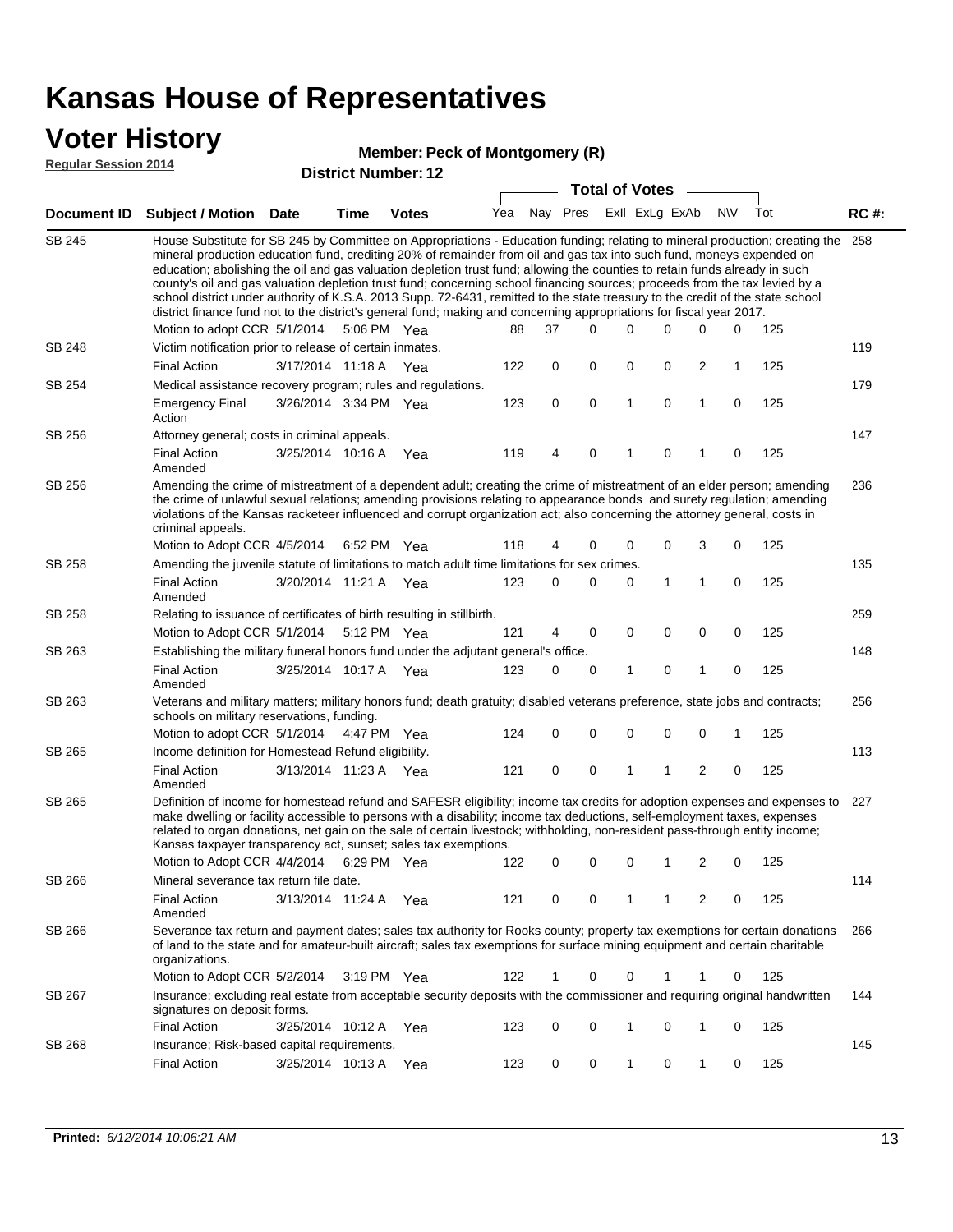### **Voter History**

**Regular Session 2014**

#### **Member: Peck of Montgomery (R)**

|               |                                                                                                                                                                                    |                       |      |              |     |                |             | <b>Total of Votes</b> |              |   |             |     |             |
|---------------|------------------------------------------------------------------------------------------------------------------------------------------------------------------------------------|-----------------------|------|--------------|-----|----------------|-------------|-----------------------|--------------|---|-------------|-----|-------------|
| Document ID   | <b>Subject / Motion Date</b>                                                                                                                                                       |                       | Time | <b>Votes</b> | Yea | Nay Pres       |             | Exll ExLg ExAb        |              |   | N\V         | Tot | <b>RC#:</b> |
| SB 271        | Amending the Kansas medicaid fraud control act.                                                                                                                                    |                       |      |              |     |                |             |                       |              |   |             |     | 176         |
|               | <b>Emergency Final</b><br><b>Action Amend</b>                                                                                                                                      | 3/26/2014 3:30 PM Yea |      |              | 123 | 0              | 0           | 1                     | 0            | 1 | $\mathbf 0$ | 125 |             |
| SB 271        | Amending the Kansas medicaid fraud control act.                                                                                                                                    |                       |      |              |     |                |             |                       |              |   |             |     | 228         |
|               | Motion to Adopt CCR 4/4/2014 6:33 PM Yea                                                                                                                                           |                       |      |              | 122 | 0              | 0           | 0                     | 1            | 2 | 0           | 125 |             |
| SB 272        | Eliminating the 3% limit on controlled shooting area acreage in a county.                                                                                                          |                       |      |              |     |                |             |                       |              |   |             |     | 149         |
|               | <b>Final Action</b>                                                                                                                                                                | 3/25/2014 10:19 A Yea |      |              | 123 | 0              | 0           | 1                     | 0            | 1 | $\mathbf 0$ | 125 |             |
| SB 273        | House Substitute for SB 273 by Committee on Transportation †Commercial vehicles; regulation and registration thereof.                                                              |                       |      |              |     |                |             |                       |              |   |             |     | 168         |
|               | Final Action Sub Bill 3/26/2014 11:00 A Yea<br>Amended                                                                                                                             |                       |      |              | 122 | 1              | 0           | 1                     | 0            | 1 | 0           | 125 |             |
| SB 273        | Regulation of commercial motor vehicles; exemption from rules and regulations of the Kansas corporation commission.                                                                |                       |      |              |     |                |             |                       |              |   |             |     | 265         |
|               | Motion to Adopt CCR 5/2/2014 3:10 PM Yea                                                                                                                                           |                       |      |              | 101 | 22             | 0           | 0                     | 1            | 1 | 0           | 125 |             |
| SB 274        | Political action committees, legislative leadership.                                                                                                                               |                       |      |              |     |                |             |                       |              |   |             |     | 169         |
|               | <b>Final Action</b><br>Amended                                                                                                                                                     | 3/26/2014 11:01 A Yea |      |              | 108 | 15             | 0           | -1                    | 0            | 1 | 0           | 125 |             |
| <b>SB 278</b> | Establishing the state board of veterinary examiners within the animal health division of the Kansas department of agriculture<br>for a two-year period.                           |                       |      |              |     |                |             |                       |              |   |             |     | 127         |
|               | <b>Final Action</b>                                                                                                                                                                | 3/19/2014 11:24 A     |      | Yea          | 122 | 0              | 0           | 0                     | 1            | 2 | 0           | 125 |             |
| SB 284        | Amending the Kansas 911 act.                                                                                                                                                       |                       |      |              |     |                |             |                       |              |   |             |     | 124         |
|               | <b>Final Action</b>                                                                                                                                                                | 3/17/2014 11:24 A     |      | Yea          | 121 | $\overline{2}$ | $\mathbf 0$ | $\mathbf 0$           | $\mathbf 0$  | 2 | 0           | 125 |             |
| SB 285        | Optometrists; prohibition against limiting payment for covered services to insurance plan amounts.                                                                                 |                       |      |              |     |                |             |                       |              |   |             |     | 150         |
|               | <b>Final Action</b><br>Amended                                                                                                                                                     | 3/25/2014 10:20 A     |      | Yea          | 123 | 0              | 0           | $\mathbf{1}$          | 0            | 1 | 0           | 125 |             |
| SB 286        | Extending sunset date on certain agriculture fees from July 1, 2015, to July 1, 2019.                                                                                              |                       |      |              |     |                |             |                       |              |   |             |     | 151         |
|               | <b>Final Action</b><br>Amended                                                                                                                                                     | 3/25/2014 10:23 A     |      | Nay          | 76  | 47             | 0           | $\mathbf{1}$          | 0            | 1 | 0           | 125 |             |
| SB 286        | Agriculture; extending sunset date on certain agriculture fees from July 1, 2015, to July 1, 2018; national day of the cowboy;<br>establishing the local food and farm task force. |                       |      |              |     |                |             |                       |              |   |             |     | 264         |
|               | Motion to adopt CCR 5/2/2014 3:04 PM Nav                                                                                                                                           |                       |      |              | 102 | 21             | 0           | 0                     | 1            | 1 | 0           | 125 |             |
| SB 306        | Modernizing certain insurance laws to allow use of additional investments.                                                                                                         |                       |      |              |     |                |             |                       |              |   |             |     | 173         |
|               | <b>Emergency Final</b><br>Action                                                                                                                                                   | 3/26/2014 3:26 PM Yea |      |              | 123 | 0              | 0           | 1                     | $\mathbf 0$  | 1 | 0           | 125 |             |
| <b>SB 308</b> | Updating the Kansas no-call act.                                                                                                                                                   |                       |      |              |     |                |             |                       |              |   |             |     | 138         |
|               | <b>Final Action</b>                                                                                                                                                                | 3/21/2014 10:15 A     |      | Yea          | 117 | 0              | 0           | 0                     | $\mathbf{1}$ | 6 | 1           | 125 |             |
| SB 309        | Health insurance coverage for qualified professional associations.                                                                                                                 |                       |      |              |     |                |             |                       |              |   |             |     | 182         |
|               | <b>Emergency Final</b><br>Action                                                                                                                                                   | 3/26/2014 3:38 PM Yea |      |              | 122 | 1              | 0           | 1                     | 0            | 1 | 0           | 125 |             |
| SB 310        | Grand juries; crimes to consider; amendment of indictment.                                                                                                                         |                       |      |              |     |                |             |                       |              |   |             |     | 180         |
|               | <b>Emergency Final</b><br>Action                                                                                                                                                   | 3/26/2014 3:35 PM Yea |      |              | 122 | 1              | 0           | 1                     | 0            | 1 | 0           | 125 |             |
| SB 311        | Increasing the noneconomic damages cap and changing rules related to expert evidence.                                                                                              |                       |      |              |     |                |             |                       |              |   |             |     | 142         |
|               | <b>Final Action</b><br>Amended                                                                                                                                                     | 3/24/2014 10:17 A Yea |      |              | 119 | 3              | $\Omega$    | 0                     | 0            | 3 | 0           | 125 |             |
| SB 311        | Increasing the noneconomic damages cap, changing rules related to expert evidence and repealing statutes pertaining to<br>collateral source benefits.                              |                       |      |              |     |                |             |                       |              |   |             |     | 203         |
|               | Motion to adopt CCR 4/3/2014 6:15 PM Yea                                                                                                                                           |                       |      |              | 120 | 4              | 0           | 0                     | 0            | 1 | 0           | 125 |             |
| SB 321        | Return of premiums separate from notice of denial of coverage.                                                                                                                     |                       |      |              |     |                |             |                       |              |   |             |     | 146         |
|               | <b>Final Action</b>                                                                                                                                                                | 3/25/2014 10:15 A Yea |      |              | 123 | 0              | 0           | 1                     | 0            | 1 | 0           | 125 |             |
| SB 329        | Clarifying court orders relating to parents in juvenile offender cases.<br><b>Final Action</b><br>Amended                                                                          | 3/20/2014 11:23 A Yea |      |              | 123 | 0              | 0           | 0                     | 1            | 1 | 0           | 125 | 136         |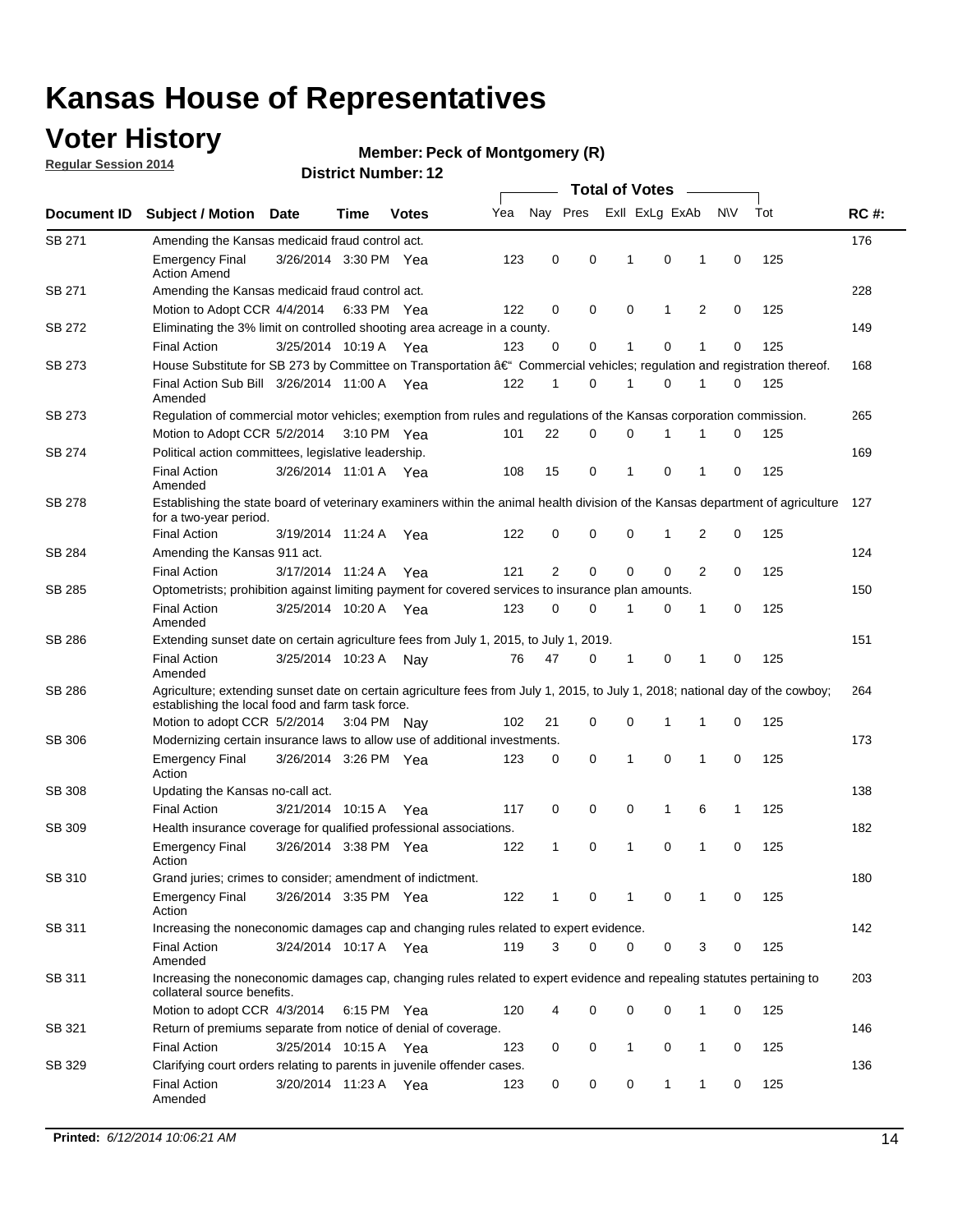### **Voter History**

**Regular Session 2014**

#### **Member: Peck of Montgomery (R)**

|                 | <b>Total of Votes</b>                                                                                                                                              |                       |             |              |     |              |             |                         |             |   |           |     |             |
|-----------------|--------------------------------------------------------------------------------------------------------------------------------------------------------------------|-----------------------|-------------|--------------|-----|--------------|-------------|-------------------------|-------------|---|-----------|-----|-------------|
| Document ID     | <b>Subject / Motion</b>                                                                                                                                            | Date                  | Time        | <b>Votes</b> | Yea |              |             | Nay Pres ExII ExLg ExAb |             |   | <b>NV</b> | Tot | <b>RC#:</b> |
| SB 329          | Clarifying court orders relating to parents in juvenile offender cases and changing the statute of limitations on certain juvenile<br>offenses.                    |                       |             |              |     |              |             |                         |             |   |           |     | 242         |
|                 | Motion to adopt CCR 4/30/2014 3:23 PM Yea                                                                                                                          |                       |             |              | 122 | 1            | 0           | 1                       | 1           | 0 | 0         | 125 |             |
| SB 344          | Special permits, oversized loads, transportation of hay or feed stuffs.                                                                                            |                       |             |              |     |              |             |                         |             |   |           |     | 152         |
|                 | <b>Final Action</b><br>Amended                                                                                                                                     | 3/25/2014 10:24 A     |             | Yea          | 122 | $\mathbf{1}$ | 0           | 1                       | 0           | 1 | 0         | 125 |             |
| SB 349          | Boiler safety act; deputy inspectors.                                                                                                                              |                       |             |              |     |              |             |                         |             |   |           |     | 128         |
|                 | <b>Final Action</b><br>Amended                                                                                                                                     | 3/19/2014 11:25 A     |             | Yea          | 119 | 3            | 0           | $\mathbf 0$             | 1           | 2 | 0         | 125 |             |
| SB 349          | Board of technical professions; recodification of professions and scope of practice, other; boiler safety act, deputy<br>inspectors.                               |                       |             |              |     |              |             |                         |             |   |           |     | 215         |
|                 | Motion to Adopt CCR 4/4/2014                                                                                                                                       |                       | 10:02 A     | Yea          | 112 | 11           | 0           | 1                       | 0           | 1 | 0         | 125 |             |
| SB 351          | Vehicle identification numbers; penalties; damages.                                                                                                                |                       |             |              |     |              |             |                         |             |   |           |     | 153         |
|                 | <b>Final Action</b>                                                                                                                                                | 3/25/2014 10:25 A     |             | Yea          | 123 | 0            | 0           | 1                       | $\mathbf 0$ | 1 | 0         | 125 |             |
| SB 357          | Increasing the number of allowable hunter education deferrals.                                                                                                     |                       |             |              |     |              |             |                         |             |   |           |     | 154         |
|                 | <b>Final Action</b><br>Amended                                                                                                                                     | 3/25/2014 10:26 A     |             | Yea          | 97  | 26           | 0           | 1                       | $\mathbf 0$ | 1 | 0         | 125 |             |
| SB 357          | Authorizing land purchases by the state; amending process state uses to address seized wildlife; increasing the number of<br>allowable hunter education deferrals. |                       |             |              |     |              |             |                         |             |   |           |     | 275         |
|                 | Motion to Adopt CCR 5/2/2014                                                                                                                                       |                       | 7:53 PM Nay |              | 113 | 11           | 0           | 0                       | 0           | 1 | 0         | 125 |             |
| SB 359          | Relating to asbestos-related liability.                                                                                                                            |                       |             |              |     |              |             |                         |             |   |           |     | 177         |
|                 | <b>Emergency Final</b><br>Action                                                                                                                                   | 3/26/2014 3:32 PM Yea |             |              | 94  | 29           | 0           | 1                       | $\mathbf 0$ | 1 | 0         | 125 |             |
| SB 367          | Creating the student data privacy act.                                                                                                                             |                       |             |              |     |              |             |                         |             |   |           |     | 186         |
|                 | <b>Emergency Final</b><br><b>Action Amend</b>                                                                                                                      | 3/26/2014 3:43 PM Yea |             |              | 119 | 4            | $\mathbf 0$ | 1                       | $\mathbf 0$ | 1 | 0         | 125 |             |
| SB 367          | Creating the student data privacy act.                                                                                                                             |                       |             |              |     |              |             |                         |             |   |           |     | 245         |
|                 | Motion to adopt CCR 4/30/2014 3:41 PM Yea                                                                                                                          |                       |             |              | 123 | 0            | 0           | 1                       | 1           | 0 | 0         | 125 |             |
| SB 371          | Amending employment security law regarding disposition of penalty funds and disclosure of confidential information.                                                |                       |             |              |     |              |             |                         |             |   |           |     | 129         |
|                 | <b>Final Action</b>                                                                                                                                                | 3/19/2014 11:27 A Yea |             |              | 90  | 32           | 0           | $\mathbf 0$             | 1           | 2 | 0         | 125 |             |
| SB 372          | Amending the shared work unemployment compensation program; layoff aversion.                                                                                       |                       |             |              |     |              |             |                         |             |   |           |     | 155         |
|                 | <b>Final Action</b>                                                                                                                                                | 3/25/2014 10:28 A     |             | Yea          | 123 | 0            | 0           | $\mathbf{1}$            | $\mathbf 0$ | 1 | 0         | 125 |             |
| SB 402          | Amending statutes related to the Kansas criminal justice information system committee.                                                                             |                       |             |              |     |              |             |                         |             |   |           |     | 178         |
|                 | <b>Emergency Final</b><br>Action                                                                                                                                   | 3/26/2014 3:33 PM Yea |             |              | 123 | 0            | 0           | 1                       | 0           | 1 | 0         | 125 |             |
| <b>SB 423</b>   | Authorizing Department of Administration to sell Landon and Eisenhower state office buildings.                                                                     |                       |             |              |     |              |             |                         |             |   |           |     | 233         |
|                 | <b>Final Action</b><br>Amended                                                                                                                                     | 4/5/2014              | 10:28 A     | Yea          | 66  | 55           | 0           | 0                       | 0           | 4 | 0         | 125 |             |
| SB 424          | Amending the statutory requirements for a valid hospital lien.                                                                                                     |                       |             |              |     |              |             |                         |             |   |           |     | 183         |
|                 | <b>Emergency Final</b><br>Action                                                                                                                                   | 3/26/2014 3:39 PM Yea |             |              | 115 | 8            | 0           | 1                       | 0           | 1 | 0         | 125 |             |
| SCR 1618        | Substitute for SCR 1618 by Committee on Federal and State Affairs -- State constitutional amendment authorizing raffles.                                           |                       |             |              |     |              |             |                         |             |   |           |     | 170         |
|                 | Final Action Sub Bill 3/26/2014 11:06 A                                                                                                                            |                       |             | Nav          | 102 | 19           | 2           | 1                       | $\mathbf 0$ | 1 | 0         | 125 |             |
| <b>SCR 1620</b> | Port authority; creation in Stafford, Kansas.                                                                                                                      |                       |             |              |     |              |             |                         |             |   |           |     | 234         |
|                 | <b>Final Action</b>                                                                                                                                                | 4/5/2014              | 10:29 A     | Yea          | 121 | 0            | 0           | 0                       | 0           | 4 | 0         | 125 |             |